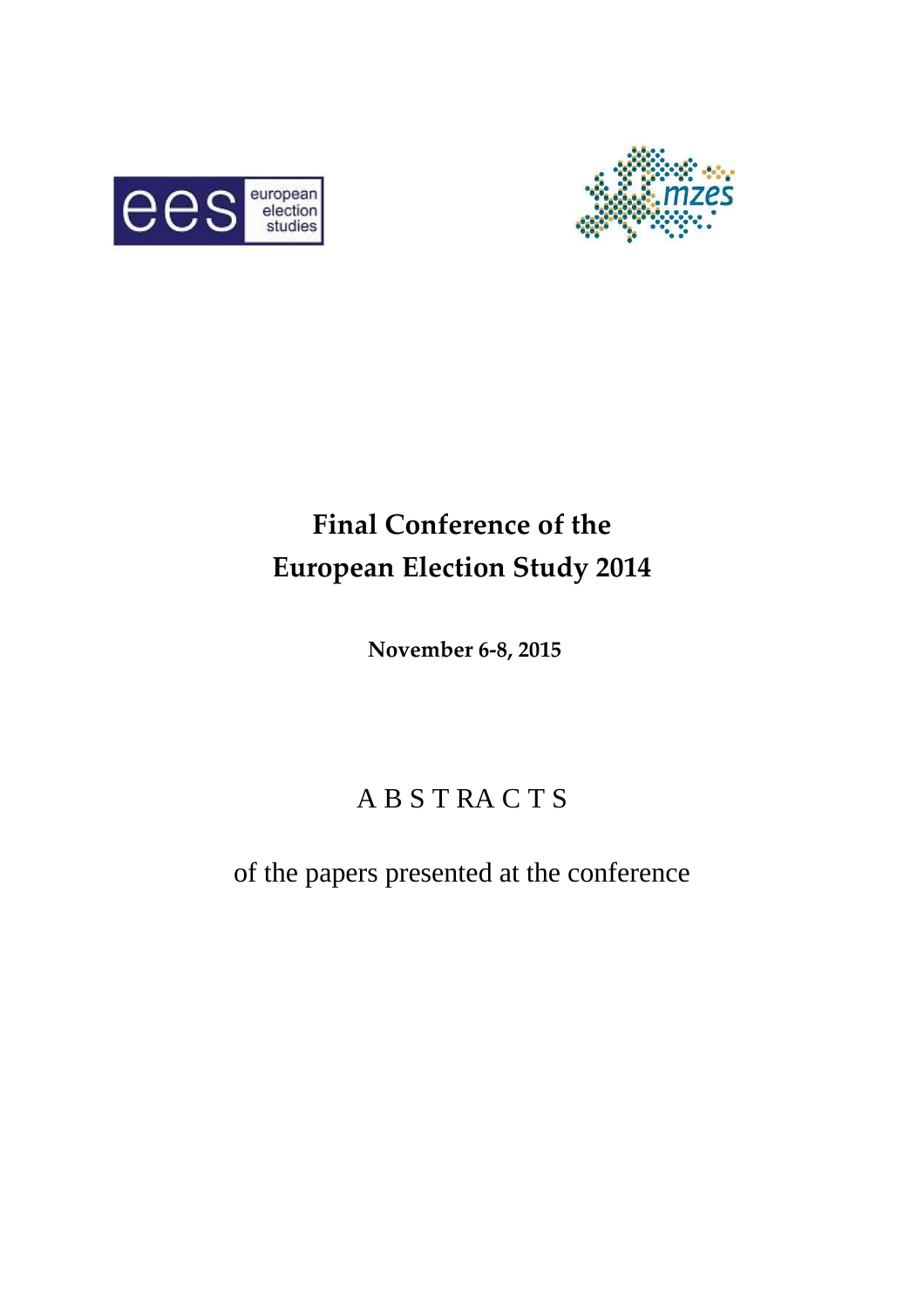# Friday, Nov. 6, 13:30 – 15:00 hrs

# Panel 1: Candidates and Campaigns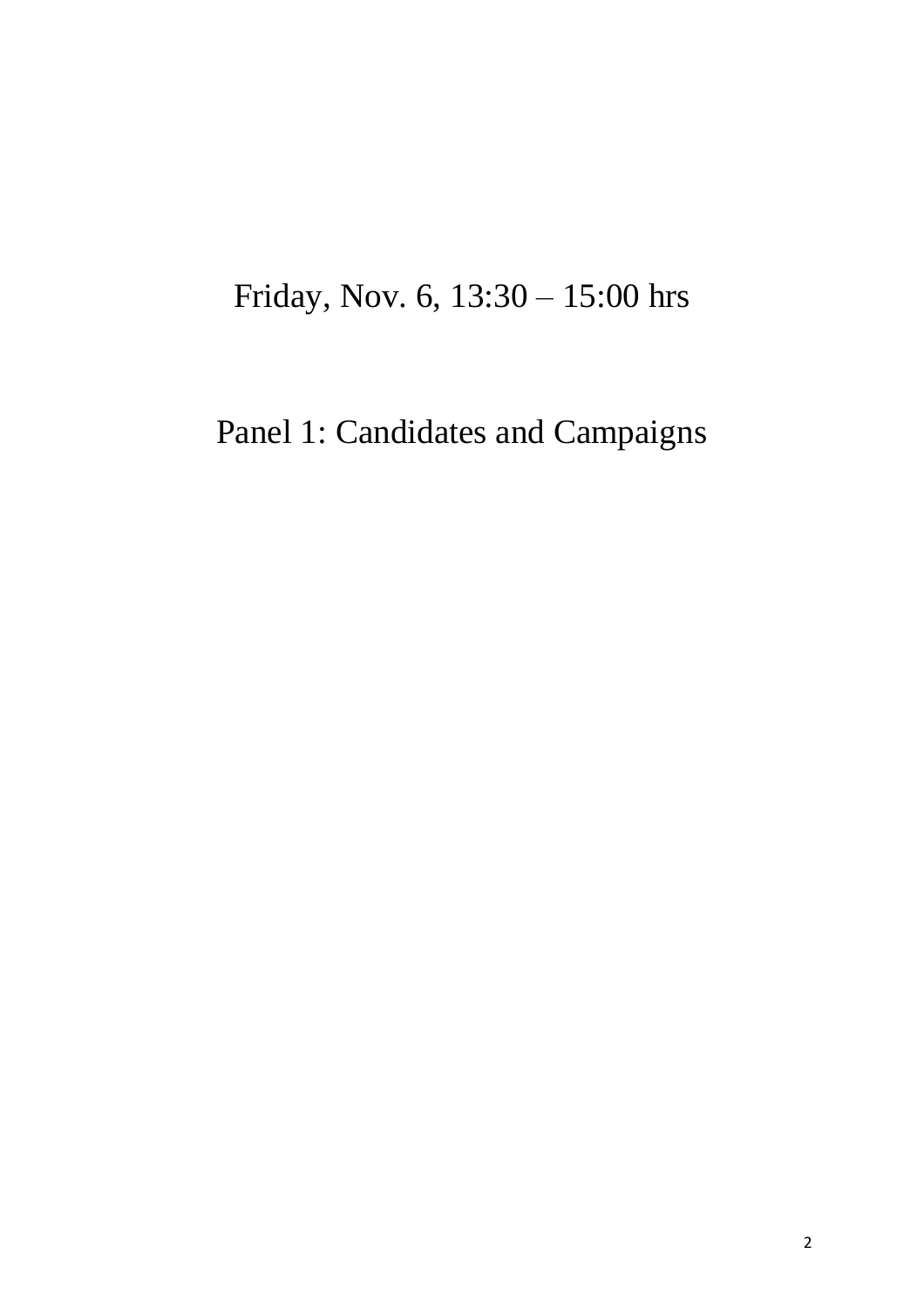## **The** *Spitzenkandidaten* **campaigns in 2014: assessing the importance of information and news exposure for preference formation of voters**

Katjana Gatterman, University of Amsterdam Claes H. De Vreese, University of Amsterdam Wouter van der Brug, University of Amsterdam

### **Abstract**

The 2014 European Parliament (EP) elections were characterised by a novel element in European Union (EU) politics. For the first time, the major European party families put forward top candidates for President of the European Commission, the so-called *Spitzenkandidaten*. This paper seeks to enquire whether this innovation in European election campaigns had the potential to  $-$  at least partially  $-$  alleviate the alleged accountability deficit. We rely on original survey data to assess citizens' preferences for each of the main *Spitzenkandidaten* Jean-Claude Juncker, Martin Schulz, and Guy Verhofstadt. Our research is guided by three questions: What explains whether citizens are able to formulate a preference towards a certain *Spitzenkandidat*? Which factors are responsible for variations in such preferences? And are these explanations moderated by citizens' political awareness? We show that three factors enable citizens to formulate a preference towards the *Spitzenkandidaten*: exposure to quality news as well as the acquisition of general EU political and campaign-specific information about the *Spitzenkandidaten*. Furthermore, we demonstrate that only the most knowledgeable citizens are able to use cues of party identification or ideological orientations in their evaluations of the *Spitzenkandidaten*. The implications of our findings are discussed with reference to the EU's democratic deficit debate.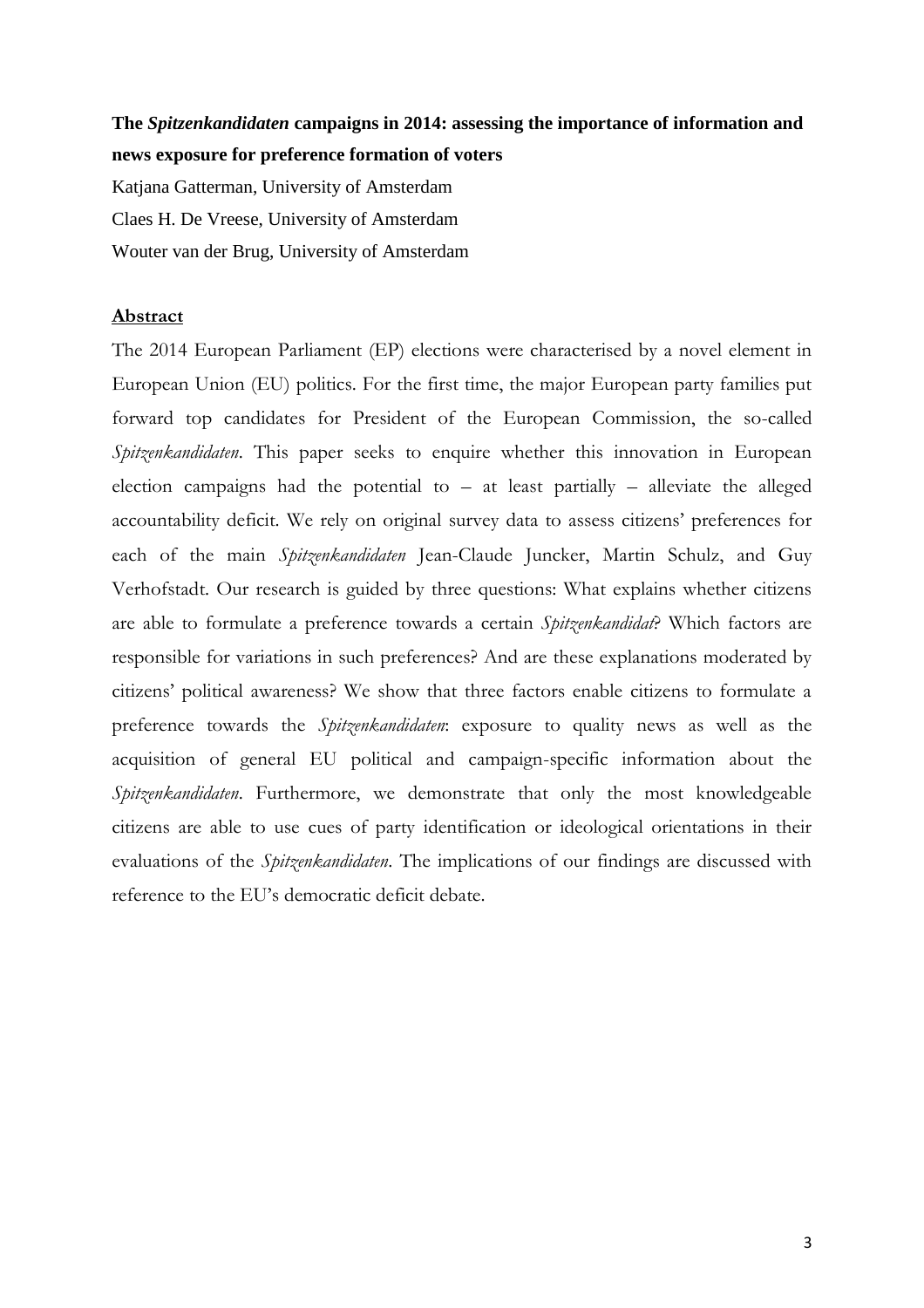# **Polarising Without Politicising. The Effect of Lead Candidates' Campaigns on Perceptions of the EU Democracy.**

Robert Rohrschneider, The University of Kansas Hermann Schmitt, Universities of Manchester and Mannheim Sebastian Adrian Popa, University of Mannheim

### **Abstract**

Has the presence of *Spitzenkandidaten*—"lead-candidates"—in the 2014 European parliamentary election achieved its desired goals? A clear objective of the development of this new institutions was to personify the EU and thus to make the Europe-wide polity more palatable to voters. In the long run, so the argument goes, visible candidates will convey to electorates the fact that they have a choice in the European parliamentary election, via the policy reputation of candidates and their parties. Ultimately, this was to increase interests in the election, raise turnout during the election, and help reduce the perceived distance between the EU and voters after the election. In short, hopes were pinned to the expectation that the EU becomes more relevant and democratic. Has this objective been achieved? This paper adds to an answer of this question by analysing whether evaluations of lead candidates influence voters' evaluations of the EU democracy.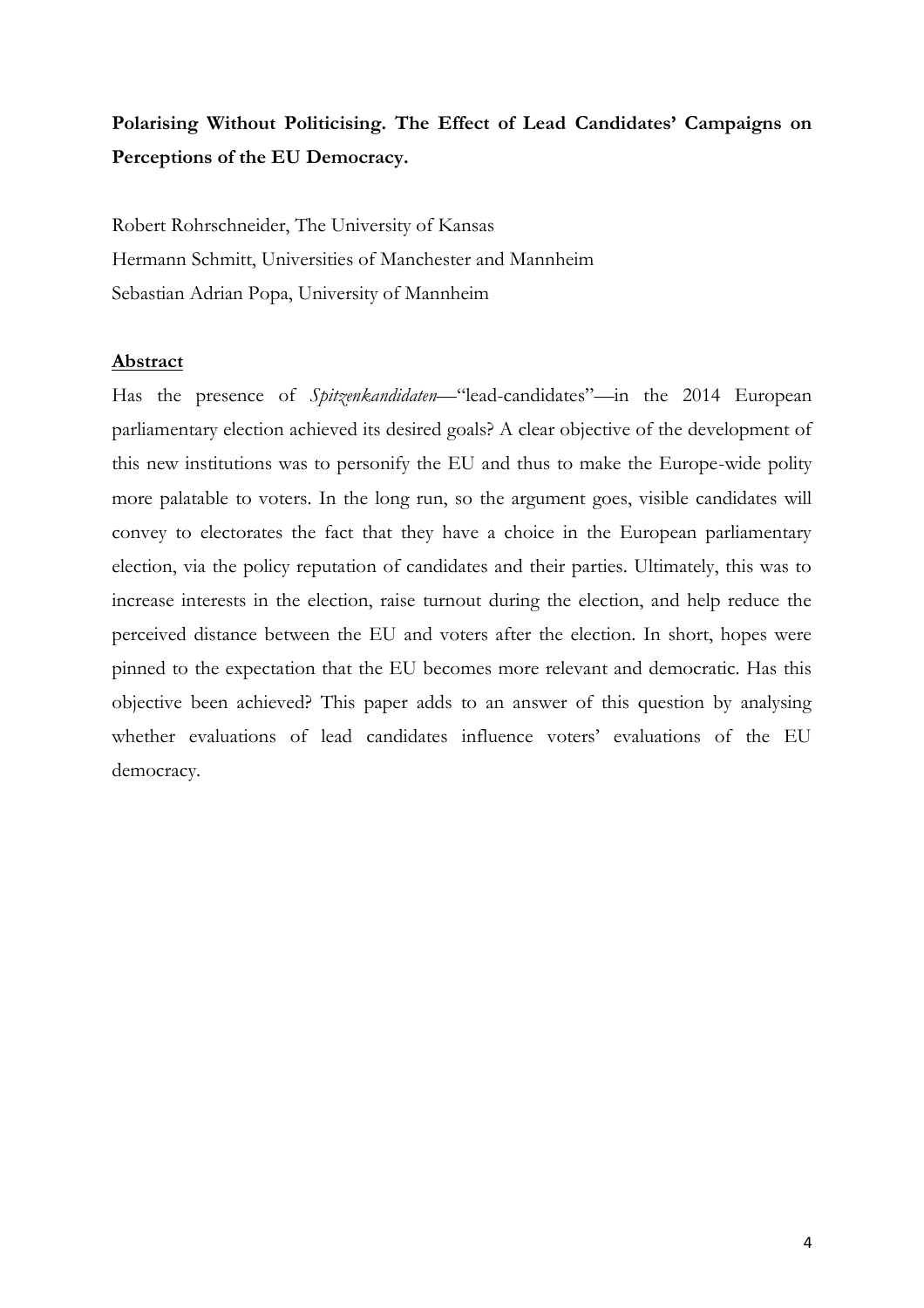# **Gender Differences in the Use of New Technologies: Candidates' campaigning in comparative perspective**

Maarja Lühiste, Universty of Leicester Laura Sudulich, Université Libre de Bruxelles

### **Abstract**

The existing literature on politics and gender offers little insights into explaining potential gender variations in the use of different campaigning tools, especially with regards to cyber campaigning. While past research offers little evidence of gender differences with regards to the use of traditional campaigning tools, online campaigning might on the other hand display significant differences across men and women. In order to employ campaign websites and/or social media in one's campaign, a candidate (and her team) must have the relevant resources and skills to make the best use of them. To expect female and male candidates to campaign to the same extent online, women and men in general should have similar levels of digital literacy and competence. Hence we theorise that the political elites' employment of online campaigning tools is directly linked to the extent to which the general public uses internet. Moreover, we hypothesise that the demographic characteristics – such as respondent's sex and age – that predict the public's use of internet will also explain the variations in how candidates campaign online. We anticipate the effects of gender to be moderated by age, with the gender gap fading away across younger generations of users, both amongst general public and amongst political elites. This contention is tested on multiple data sources to capture the diversity in the use of new technologies. We analyse the general population usage side by utilising data from Eurobarometer 76.3 (2011) and the candidate component by exploring the European Candidates Study 2009.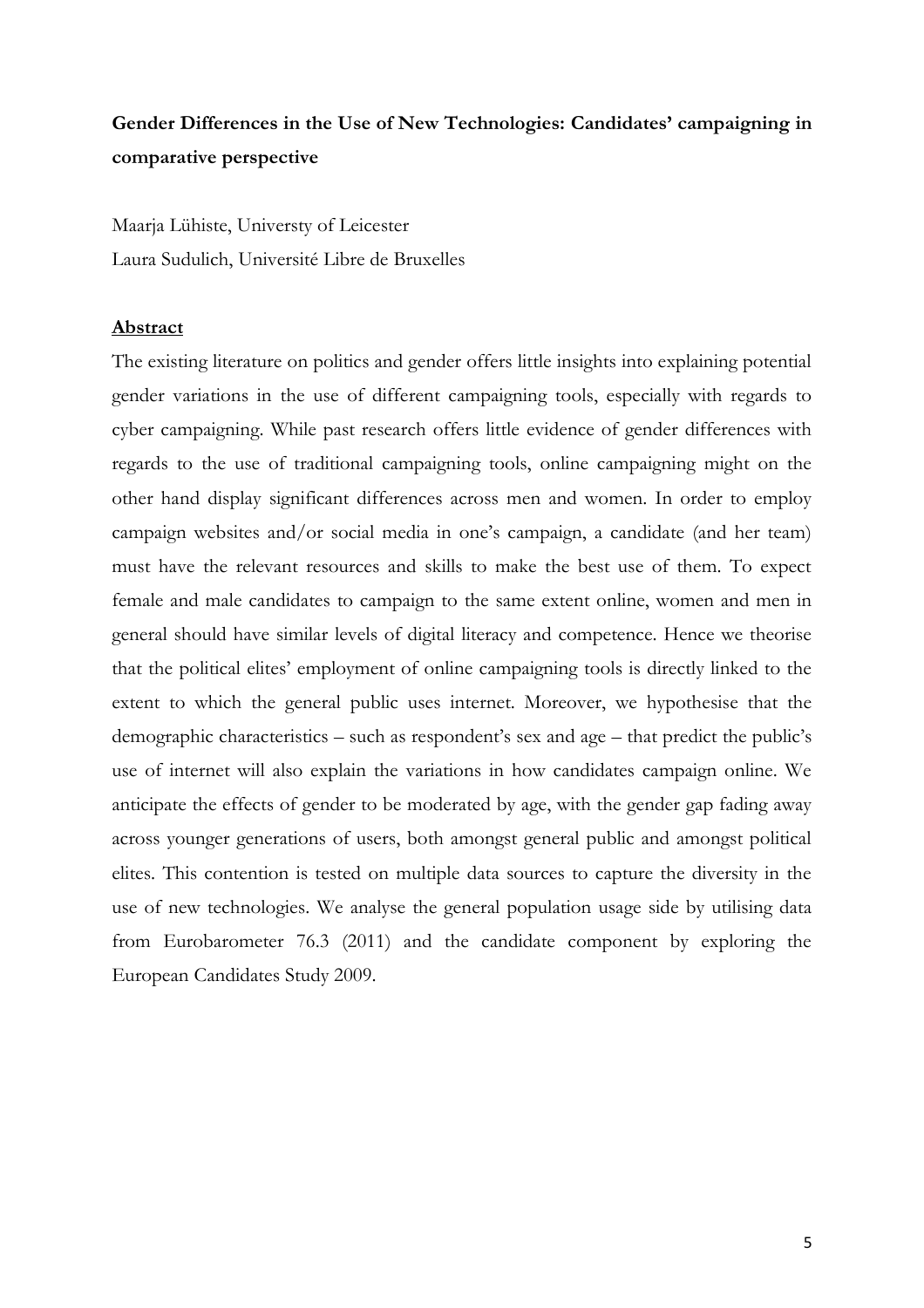### **When to talk about Europe? Selective Europeanization of the 2014 EP elections**

Zoltan Fazekas, University of Southern Denmark Sebastian Popa, University of Mannheim Hermann Schmitt, University of Mannheim Pablo Barbera, New York University Yannis Theocharis, University of Mannheim

#### **Abstract**

The study of European Parliament (EP) elections has been dominated by the secondorder election theory, according to which EP elections and campaigns are overshadowed by national issues and have very little to do with European issues. Nevertheless, recent studies show a shift in these preoccupations: since 2004 the pro vs. anti EU debate started to emerge as a secondary axis of competition in the EP elections, and the current economic and political crisis in Europe and the recent institutional changes (i.e. the introduction of the Spitzenkandidaten) were expected to further emphasize the salience of European issues (i.e. the debate over the extent and scope of the EU) in the context of the recent EP elections. The aim of this paper is to investigate the extent to which politicians resort to European references in the 2014 EP elections campaign. We do this by looking at the social media communication of the Spanish, Greek, German, and UK candidates for these elections. We use a supervised learning approach on the social media EP campaign communication content by all the candidates in the four countries and show that while the role of Europe in the recent EP elections campaign was on the rise, politicians selectively focus on Europe depending on the goals of their messages. European themes are more prominent in mobilizing messages (i.e. where the goal of the communication is to persuade the audience to turn out), but issue and policy oriented messages (i.e. message that aim at convincing the audience to choose the candidate/party) predominantly feature home-country topics.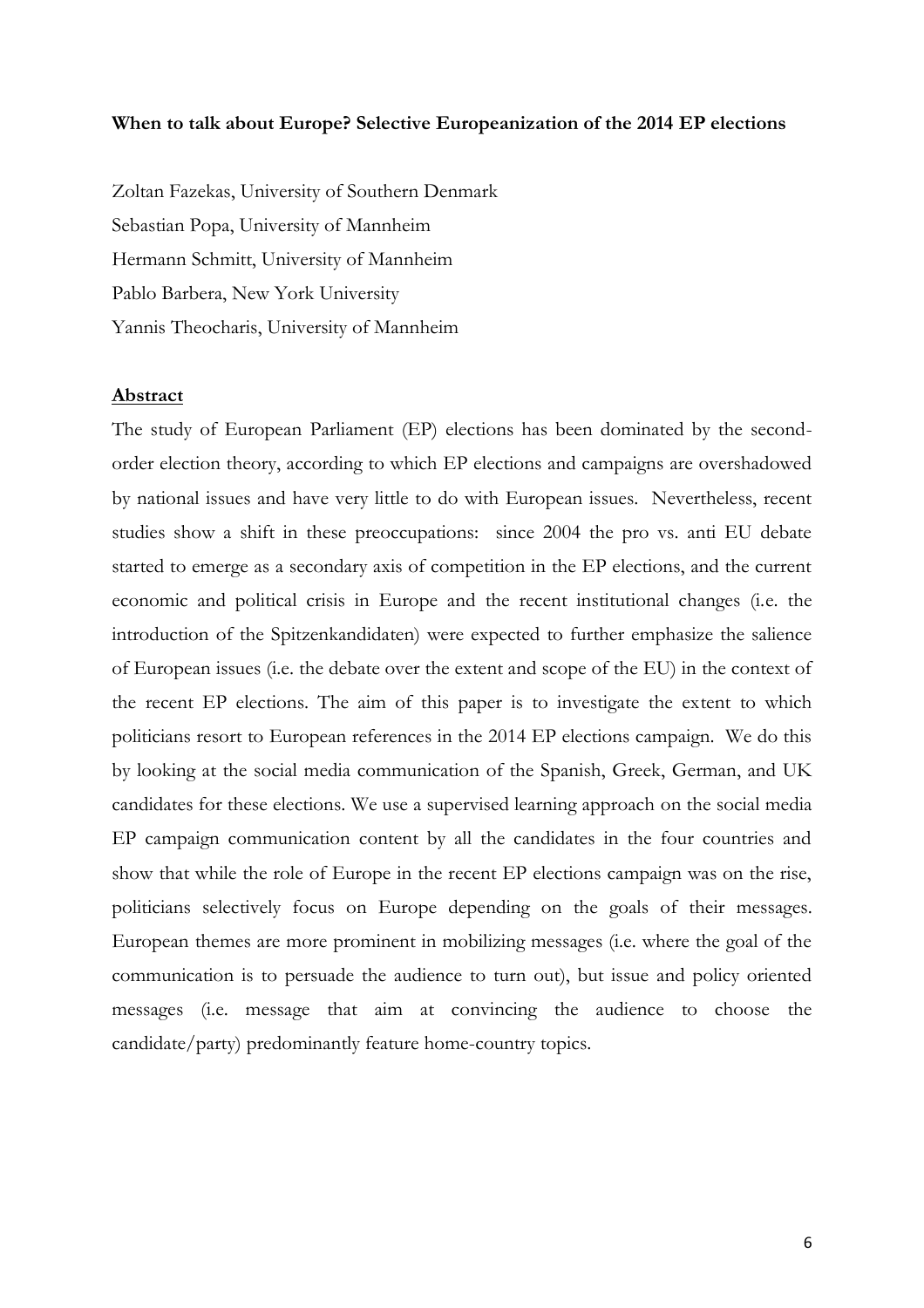# Friday, Nov. 6, 15:30 - 17:00 hrs

# Panel 2: Does Europe Matter More?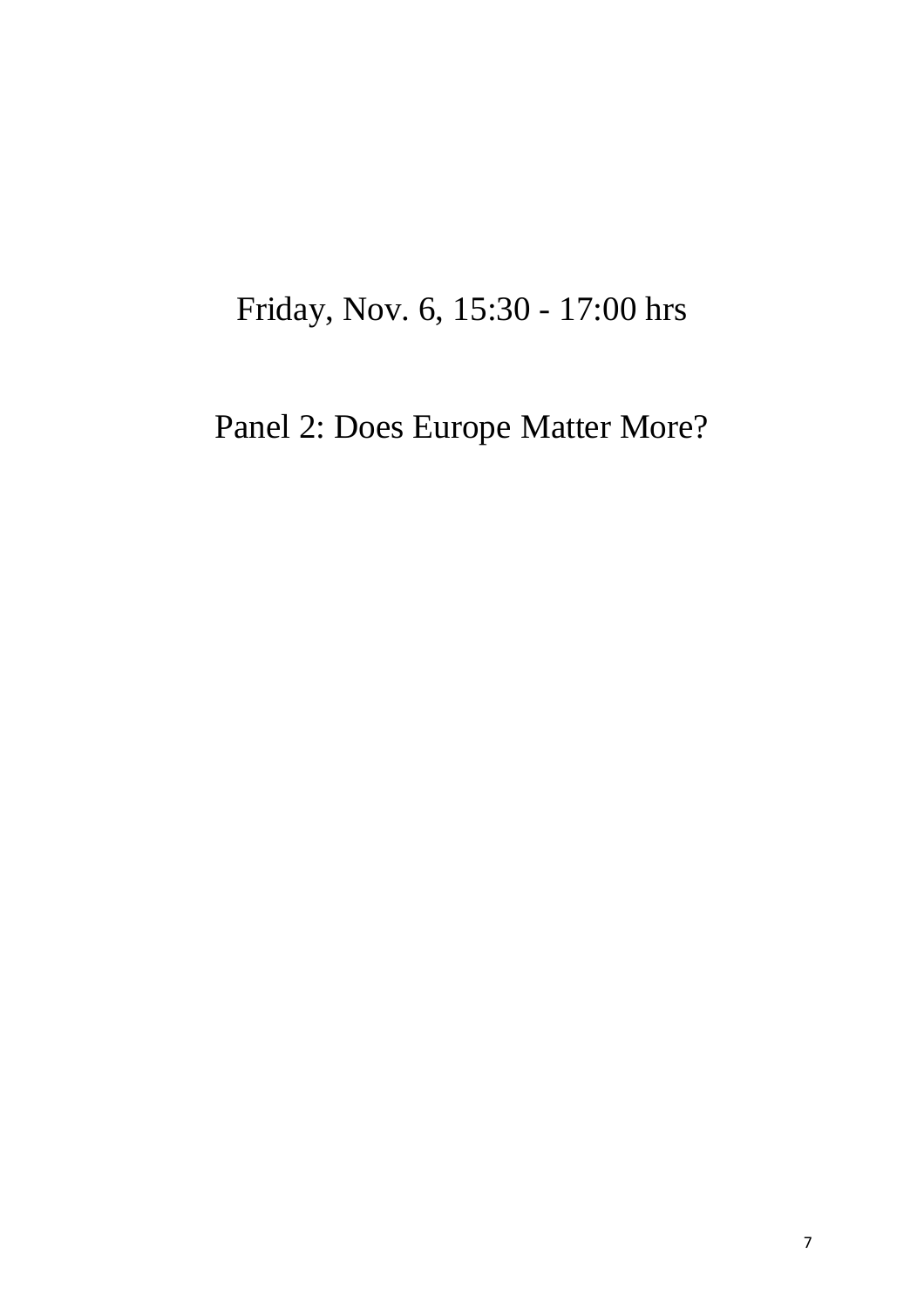## **Three dimensions of vote choice: To what extent does the European level replicate the national vote dimensions?**

Steven van Hauwaert, Université Catholique de Louvain Pierre Baudewyns, Université Catholique de Louvain

#### **Abstract**

Politics can be described as a set of infinite issue continuums often reduced to a limited number of relevant dimensions (mat-postmat/GAL-TAN and Left-right). The growing salience of European issues is providing new challenges to this two-dimensional understanding of political competition. At the same time, politics is becoming more and more decentralized and spread out over different levels. Even though the European level is often portrayed as less salient, we still wonder whether the same issues are at play as on the national level. This research paper proposes to contribute to the debate of vote choice dimensionality by specifying how dimensions and to what extent different – attitudinal – dimensions contribute to vote choice. First, we seek to map and illustrate the exact dimensionality of vote choice (or attitudinal factors) and if (or how) this evolves through time. In short, we analyse whether European factors should effectively be seen as a separate dimension and to what extent European variables are collinear with socioeconomic and socio-cultural variables. Second, we seek to model the exact relationships between different attitudinal dimensions, as well as their interaction with vote choice. Third, we compare this dimensionality on the European level with previous findings from national level dimensionality. The paper will use EES data.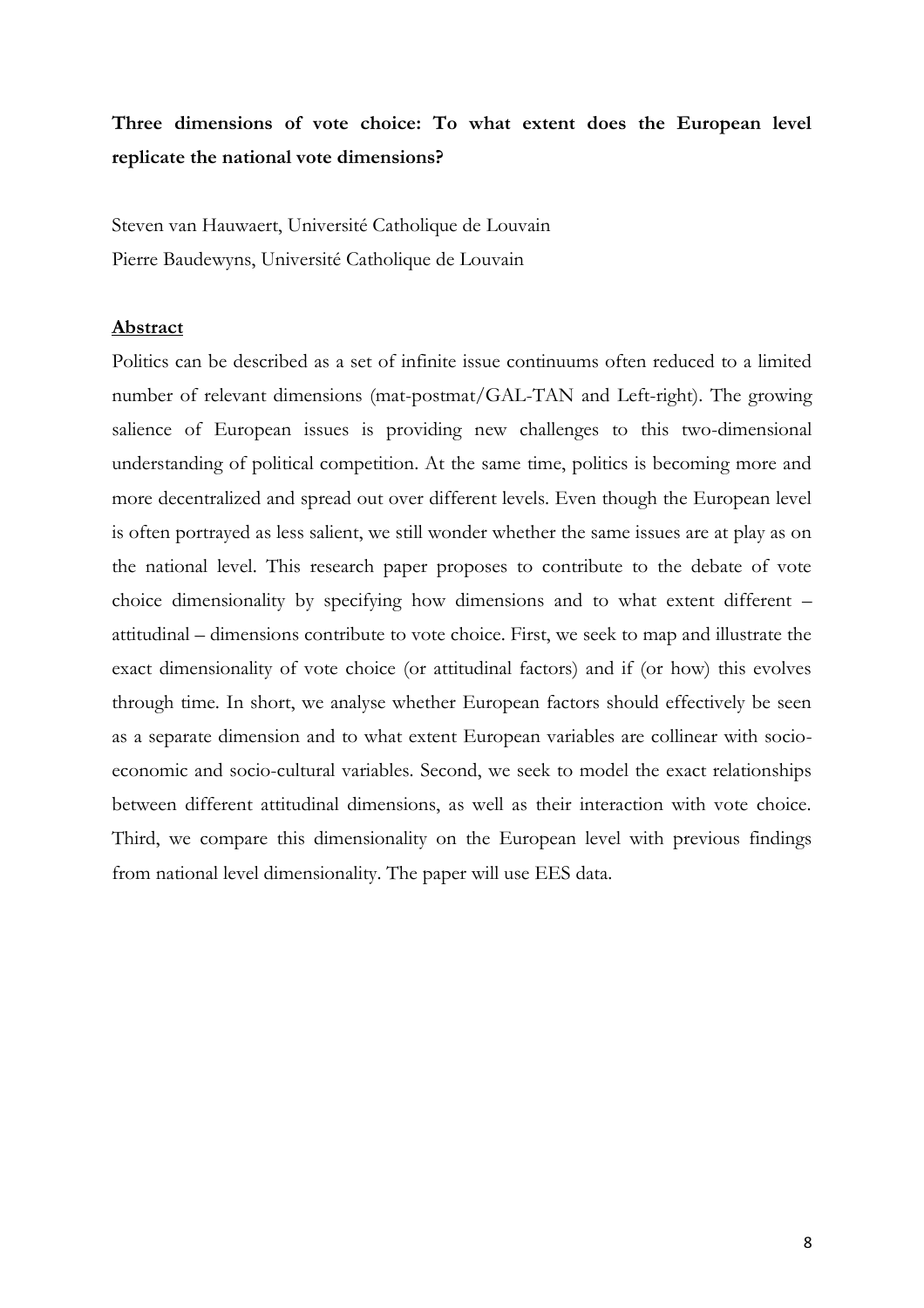# **"Ever-changing" impact of Europe on EP voting behavior: An analysis in Southern Europe**

Ilke Toygür, Universidad Autónoma de Madrid

### **Abstract**

Do ideas related to European integration influence vote choice in European Parliament elections in times of crisis? Economic crisis, bailout packages, and austerity measures have been the central agenda in Southern European countries for the last few years, and the strong, subsequent decline of trust in European and national institutions has been alarming. Citizens' dealignment and realignment proved itself important in various demonstrations around Europe. This situation led citizens to cast votes for new political parties, and decreasing the vote share of older mainstream ones. Political scientists have a vivid interest in this topic, and there is an ever-growing literature available on the effects of economic crisis on elections. Voters, as well as political parties, have received a great deal of academic attention. Southern European countries have faced similar implementations of the crisis and congruent regulations from the European Union. However, there are different implications for their party system change and voting behaviour in these countries. Based on the European Election Studies (EES) data for the last three European Parliament elections of 2004, 2009 and 2014 this paper, however, does not find any major traces of EU issue voting.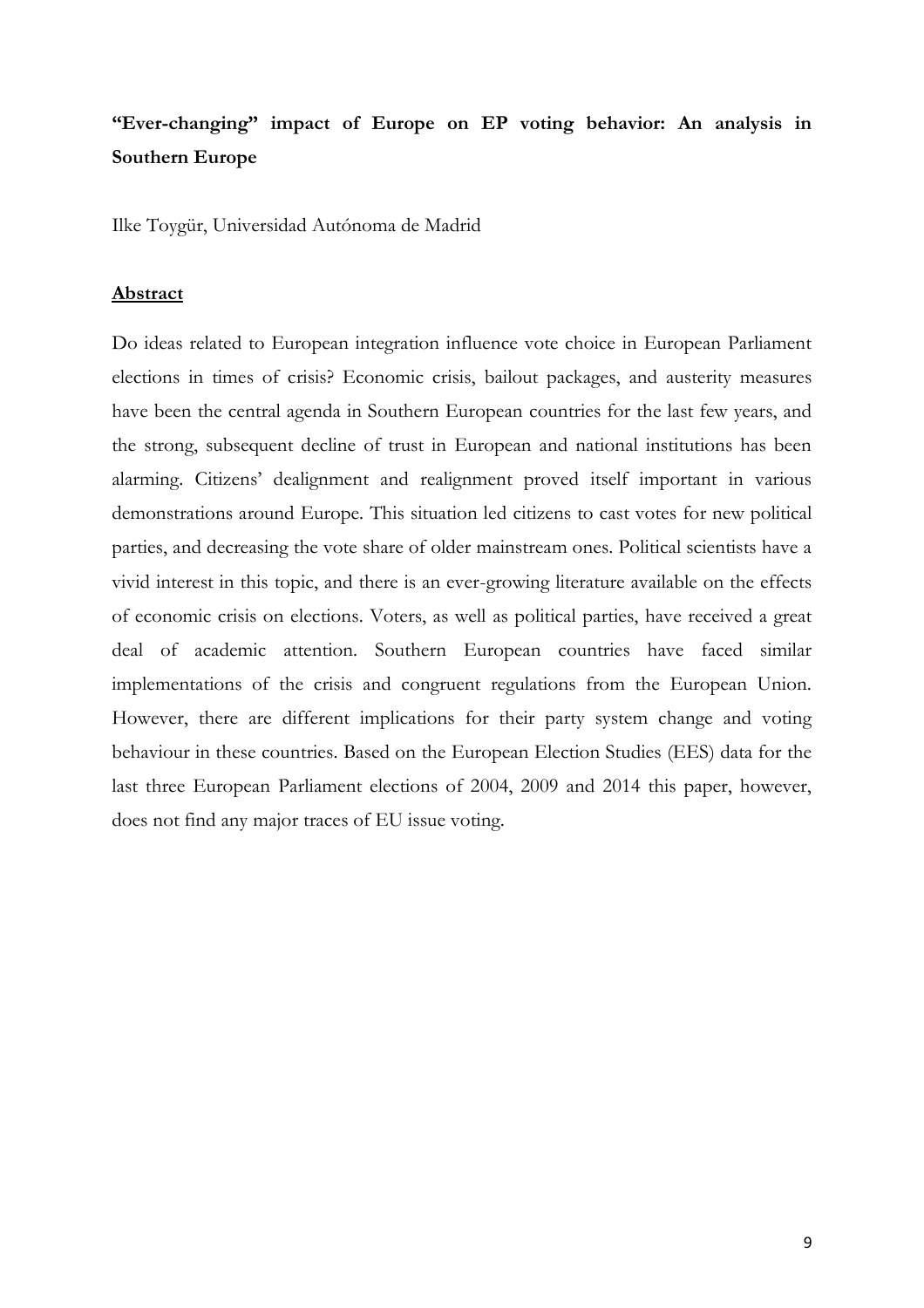# **The "nationalization of EU politics" vs the "Europeanization of national politics" in EU elections: A comparative analysis of Germany, Italy and Spain**

Mariano Torcal, University Pompeu Fabra Toni Rodón, University Pompeu Fabra

### **Abstract**

This article shows that the current European crisis (economical, institutional and political) had distinctive effects on the spatial logic employed by voters on 2014 European Elections. While the pivotal role played by some countries (like Germany) has consolidated their "nationalization of EU politics", in non-pivotal states (i.e. Southern Europe) citizens are more concerned about the consequences of European integration, but without bringing European issues back to the electoral arena. The practical implication is that in non-pivotal countries citizens do not base their voting decision on a spatial logic. Instead, they punish or reward the national government's role in the management of the European crisis. On the contrary, in pivotal States decisions are congruent with a spatial directional logic, as citizens are aware that, with their vote, they can move the current European status quo to their more preferred policy position. Hypotheses are put to the test by employing three rich web survey panel studies conducted in Germany, Italy and Spain before and after the European Elections. Findings show that the role played by the country's institutions on the EU crisis has affected the way citizens made their voting decisions: while in Italy and Spain they assessed cabinet's job in dealing with the EU crisis, in Germany EU issues were fully integrated in the national arena and therefore the directional spatial logic was more relevant. These findings have important implications for our understanding of EU voting patterns and the heterogeneous effects created by the recent economic crisis.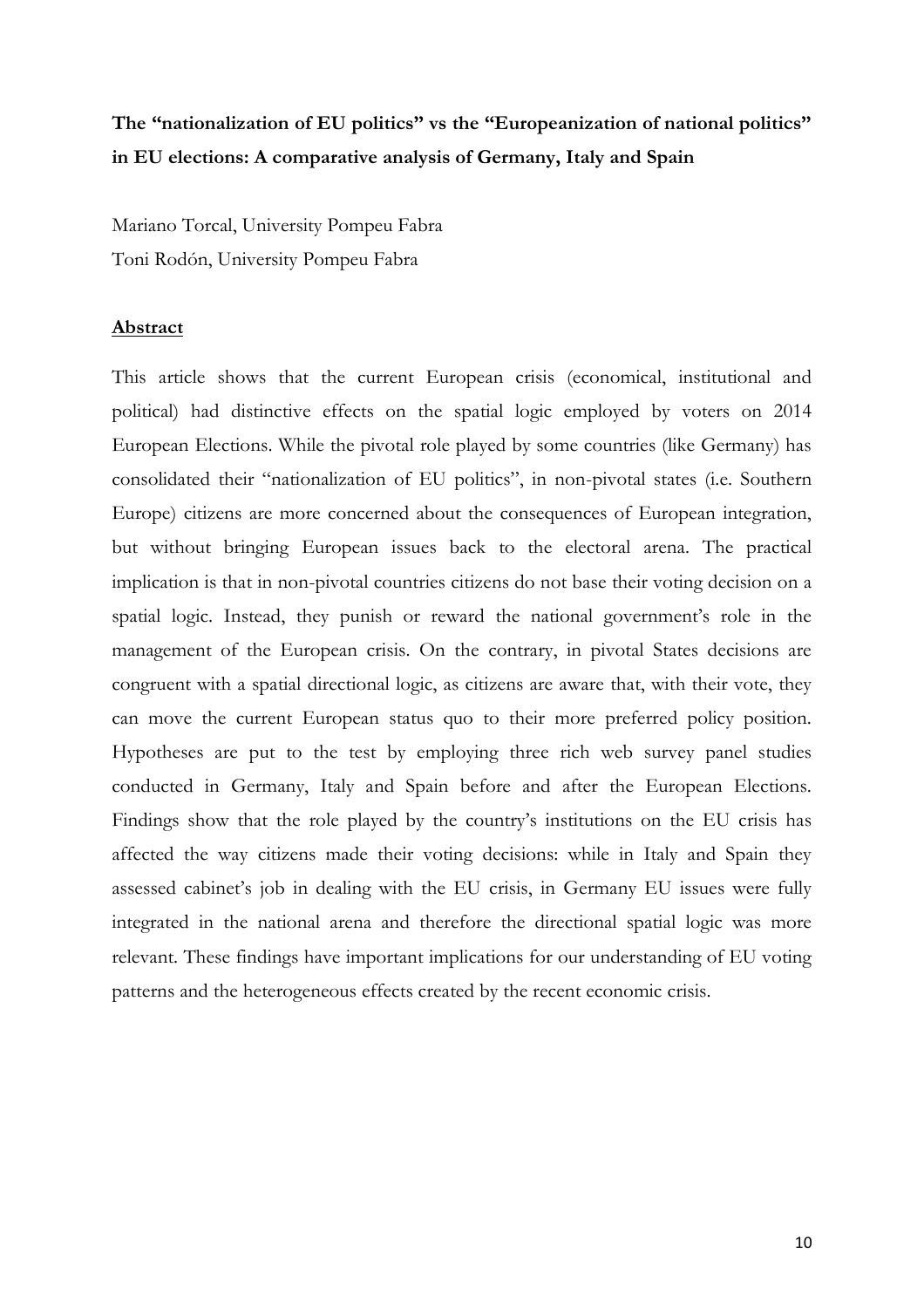## **Euroscepticism and Turnout in the 2014 EP elections**

Constantin Schäfer, University of Mannheim Marc Debus, University of Mannheim

## **Abstract**

How do the positions of voters on European integration and EU policy alienation relate to electoral participation? We build on the recent literature on participation in elections in general and in the European level in particular and argue that positive positions on further steps in European integration boost the chances that a citizen participates in the European parliamentary elections. In addition, by building on a simple spatial model we argue that the European policy offers parties make before the election have an impact on participation in the election to the European Parliament: the more alienated a citizen is from the European policy positions parties offer, the more likely she abstains from going to the polls. Our analysis, which is based on the 2014 European Election Studies dataset, provides evidence for our argument, even after controlling for a battery of 'standard' factors that explain political participation.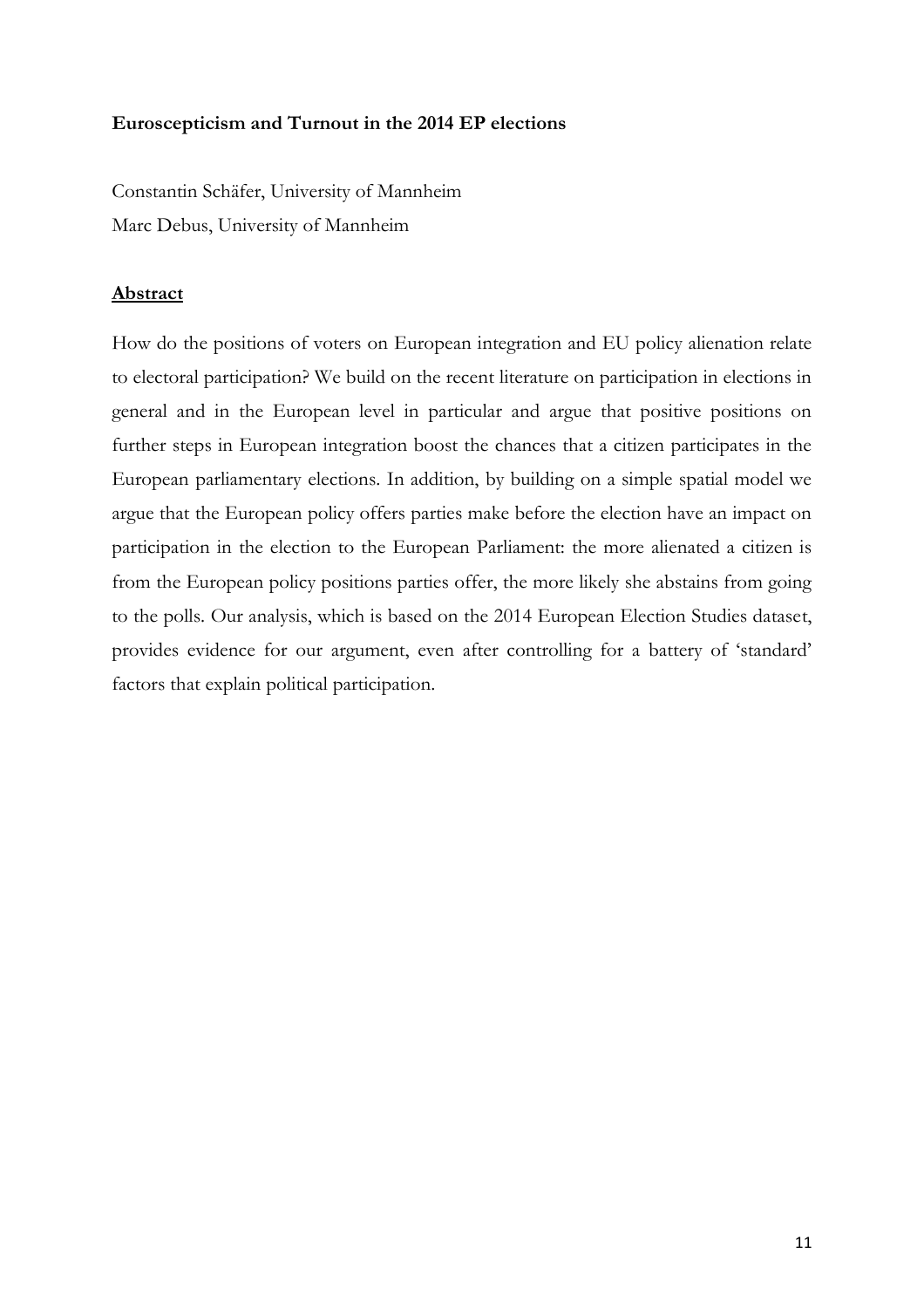**Electoral Euroscepticism, turnout and the economic crisis: evidence from a 108 elections panel study across Europe.** 

Francesco Nicoli, Università di Trento

### **Abstract**

The recent European elections have shown a sharp rise in parties and independent parliament members generally perceived as "Eurosceptic". Against this background, this paper analyses the interconnections between distressed economies, the fall of confidence in traditional political parties, and the electoral success of hard-line Eurosceptic parties. On a panel of 108 elections between 2009 and December 2014, the random-effects model shows the relative impact of long and short-term political trust, economic performance indicators, and institutional variables in determining the rise of hard-line Eurosceptic parties. In contrast with previous studies, which tended to de-emphasize the impact of economic performance in determining the success of Eurosceptic forces, the results of this paper detect both a direct and a mediated impact of the economic crisis on the electoral success of hard-line Eurosceptic parties.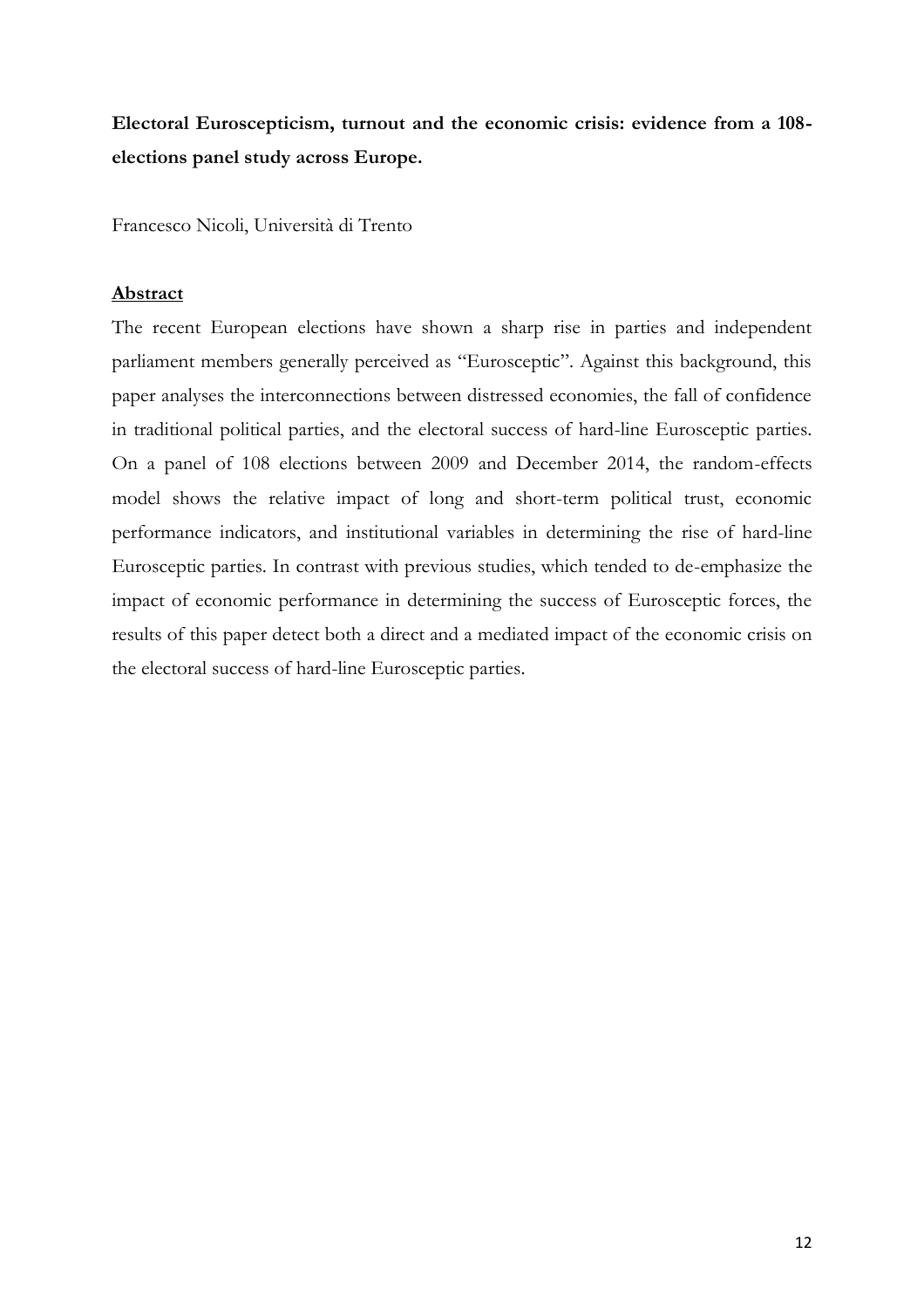# Friday, Nov. 6, 17:00-18:30 hrs

Panel 3: Parties and Party Competition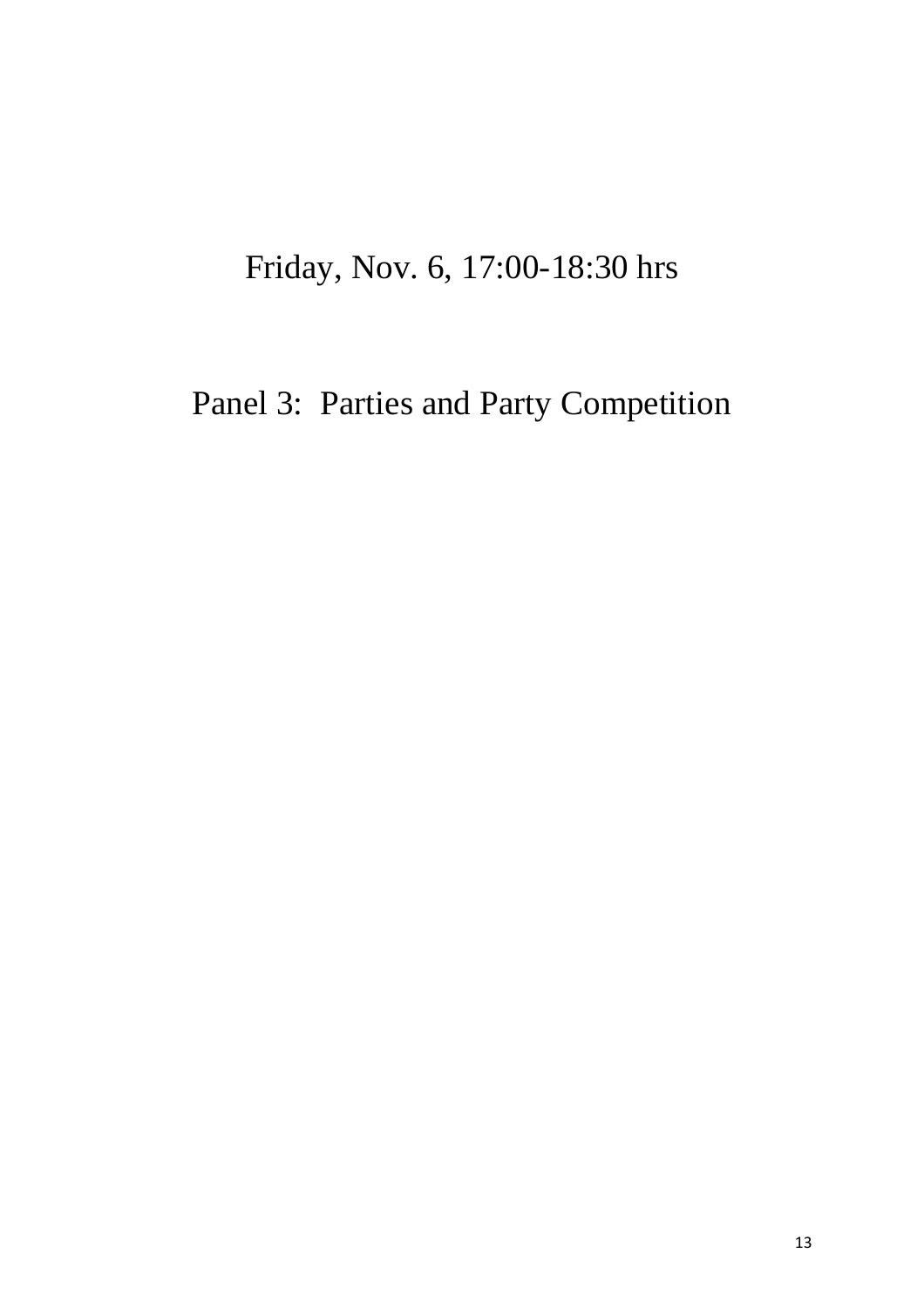## **Patterns of party competition - analytical approach, EU-wide comparison and database**

Cees van der Eijk, University of Nottingham

#### **Abstract**

Conceptualisation and subsequent operationalization of the notion of party competition is generally poor in the extant literature, and fraught with epistemological and ontological problems. From a systematic review of existing approaches this paper argues that the concept has to be defined for discrete moments in time (and not for intervals, as is frequently done), and that it therefore requires a basis in counterfactual reasoning (as is the case in economic theory). The paper subsequently argues that the 'propensity to vote' items that have been included in the EES at every EP election since 1989 provide a suitable basis for operationalizing the concept defined in this way. It then defines a family of interrelated measures of party competition, at different levels of analysis (individual, party, set of parties, and party system). These measures are implemented on the basis of the EES survey data, in any case for 2014, and as far as possible, for earlier years. The resulting data are used in a description of parties and party systems, and subsequently in a comparative analysis of causes and consequences of party competition. The resulting measures of party competition will also be made available (at the level of parties, dyads of parties, and party systems) in a database linked to the paper, and will be made publicly available.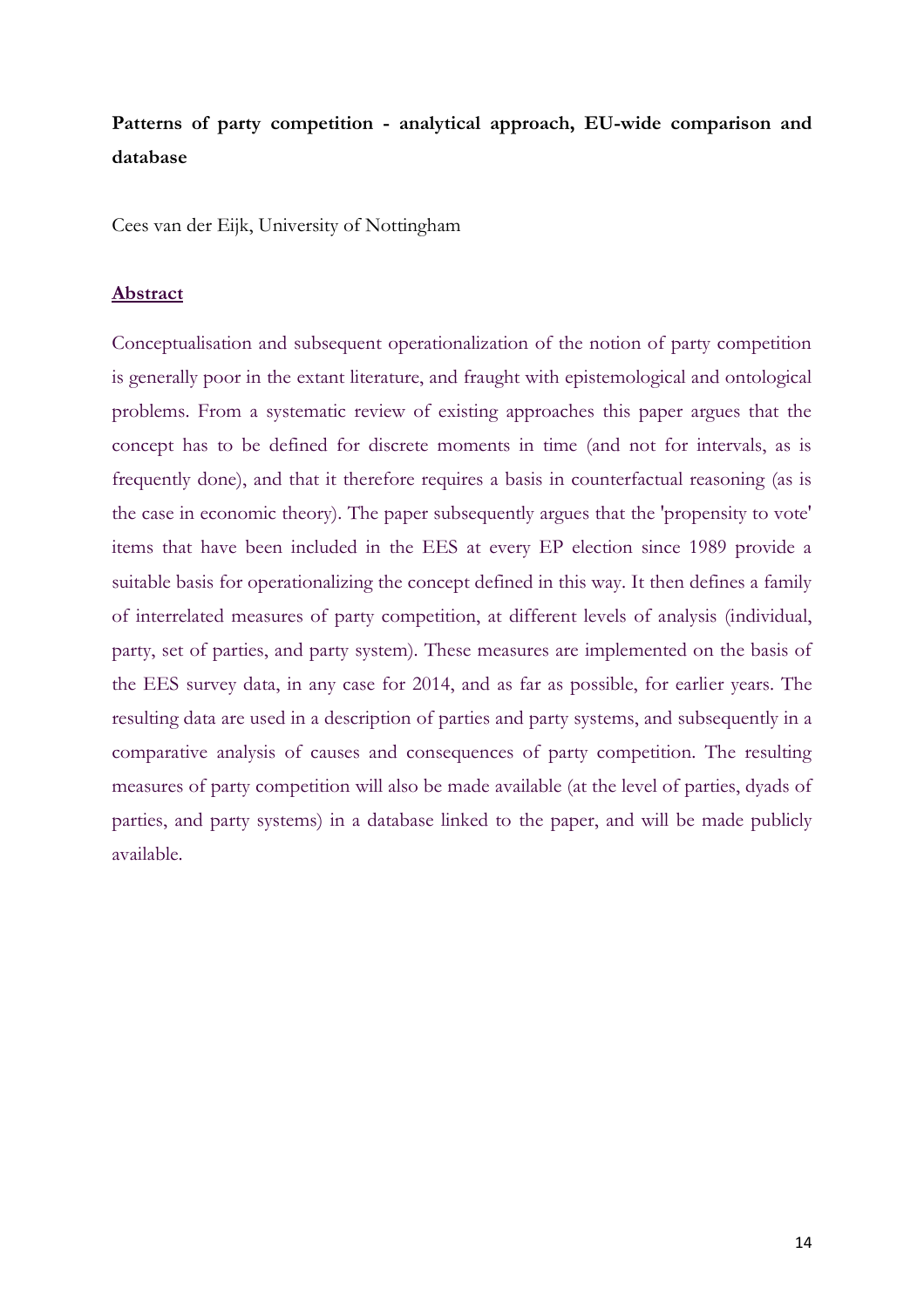### **Contextual factors and electoral support for radical left parties in Western Europe**

Luis Ramiro, University of Leicester Raúl Gómez, University of Liverpool Laura Morales, University of Leicester

#### **Abstract**

Since the 1960s the party systems of many West European countries have experienced recurrent waves of change, attributed to the weakening of the cleavages and of the traditional loyalties of voters. New competitors have entered the party system, and electoral volatility has increased. In this context, the fate of radical left parties (RLPs) has not been homogeneous across the board. Whereas some RLPs disappeared and others have experienced an acute decline, others have resisted well this more challenging environment, and still others have experienced growth in certain periods and entered government coalitions. What factors drive the electoral support for these parties? Some research highlights the importance of institutional variables as facilitators of party success or failure, stressing the importance of factors such as electoral rules and their proportionality. Others emphasize the importance of social variables, individual and contextual, in the determination of the electoral fortunes of political parties. The explanations that focus on social structure and political attitudes do not take into account the behaviour of parties themselves and that of their competitors in the explanation of their electoral fortunes. This disregard of party competition and party behaviour in the study of radical left voting is a major shortcoming that this paper addresses. Using multilevel models, the paper shows that socio-structural and institutional explanations of the electoral fortunes of west European radical left parties are insufficient, and hence advocates for a systematic consideration of the strategies and behaviours of radical left parties and their main competitors as the main driving forces that shape their electoral fortunes. The paper makes extensive use of individual data from the European Election Studies surveys undertaken in 13 west European countries in the period between 1989 and 2014.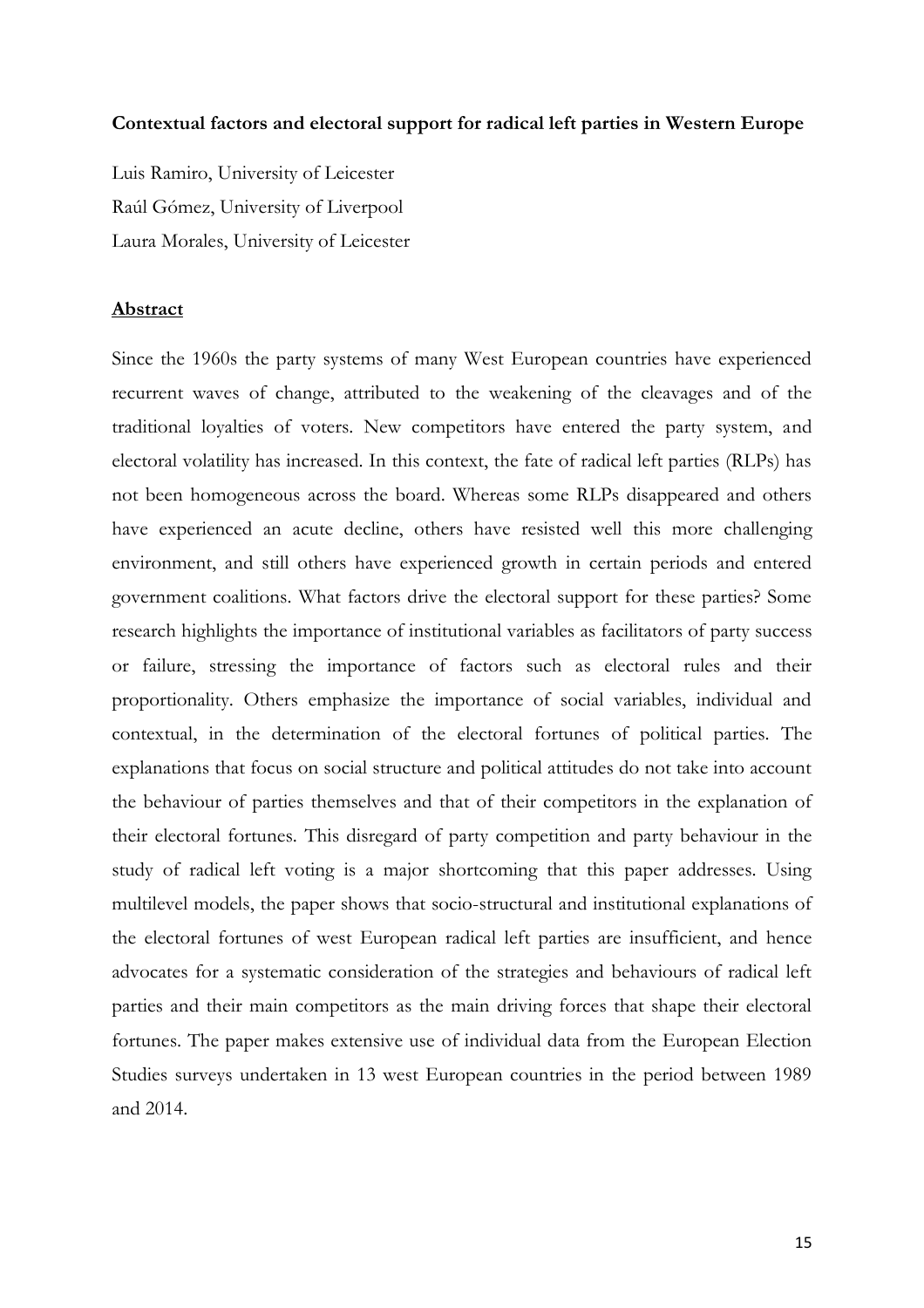## **What type of Europe? The salience of Europe in EP elections reconsidered**

Daniela Braun, University of Munich Swen Hutter, European University Institute Alena Kerscher, University of Munich

### **Abstract**

How much and why do political parties emphasize Europe in election campaigns? The literature on EU politics has increasingly focused on both aspects of parties' issue competition, positions, and salience. However, recent studies on the salience aspect tend to ignore that Europe is a com-pound political issue. This article contributes to the debate by highlighting the crucial difference between constitutive and policy-related European issues. Using the new integrated data set from the Euromanifestos Project for 15 EU member states and the period 1979 to 2009, we first show that Europe is highly salient in elections to the European Parliament (EP). Second, EU issue salience depends on the polarization of party competition, mobilization potentials in the public, and on the positioning of individual parties toward Europe. Moreover, our findings show that very different explanations are at play once we bring in the constitutive -vs.-policy distinction. This has important implications for our understanding of party competition in EP elections.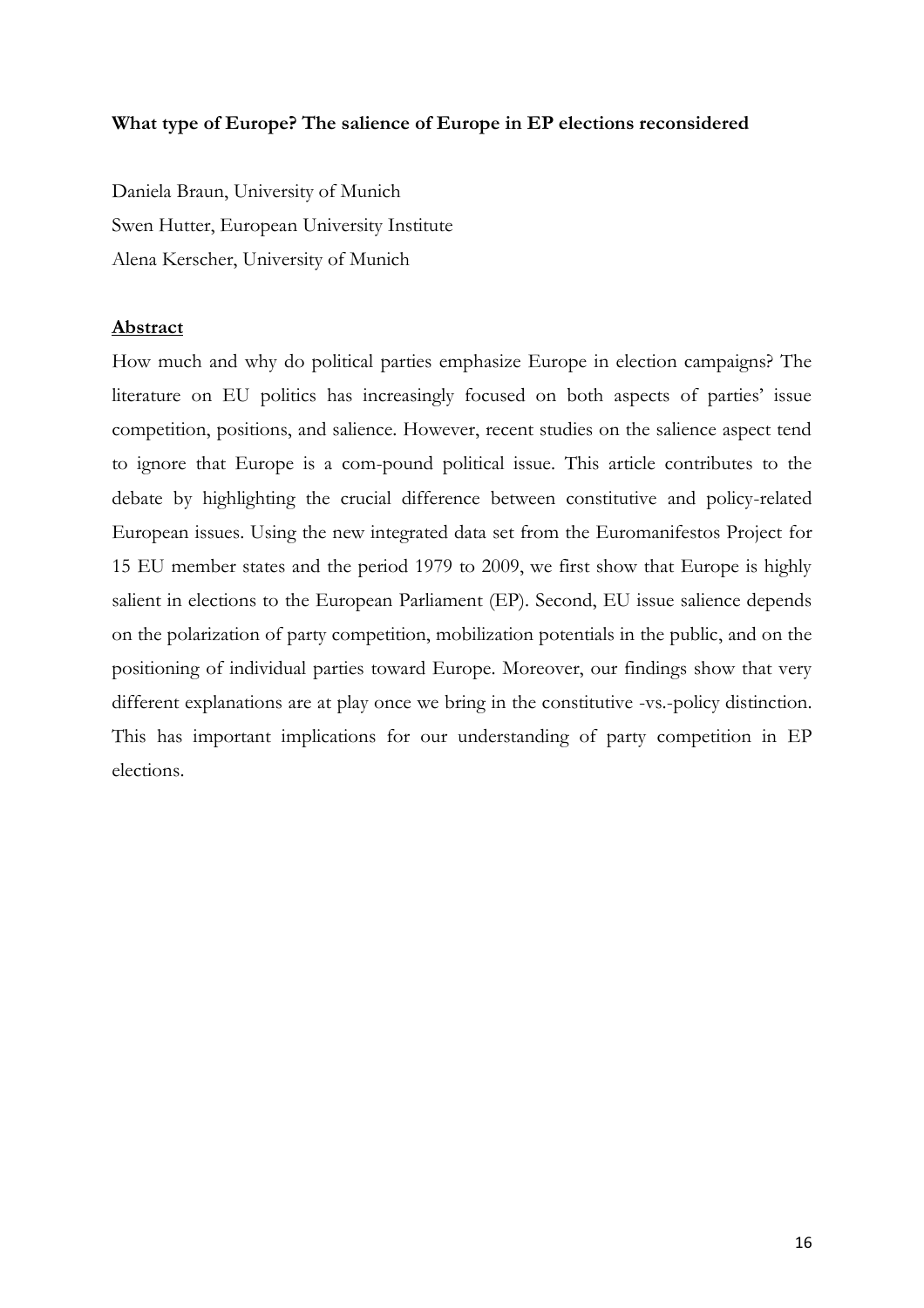## **Fleeing the Centre: The Rise of Challenger Parties in the Aftermath of the Euro Crisis**

Sara B Hobolt, London School of Economics James Tilley, University of Oxford

### **Abstract**

The Eurozone crisis has altered the party political landscape across Europe. The most visible effect is the rise of challenger parties. The crisis not only caused economic hardship, but also placed considerable fiscal constraints upon many national governments. Many voters have reacted to this by turning their back on the traditional parties and opting instead for new, or reinvigorated, challenger parties that reject the mainstream consensus of austerity and European integration. This article argues that both sanctioning and selection mechanisms can help to explain this flight from the centre to challenger parties. First, voters who were economically adversely affected by the crisis punish mainstream parties by voting for challenger parties. Second, the choice of specific challenger party is shaped by preferences on three issues that directly flow from the Euro crisis: EU integration, austerity and immigration. Analysing both aggregate-level and individual-level survey data from all 17 Western EU member states, this article finds strong support for both propositions and shows how the crisis has reshaped the nature of party competition in Europe.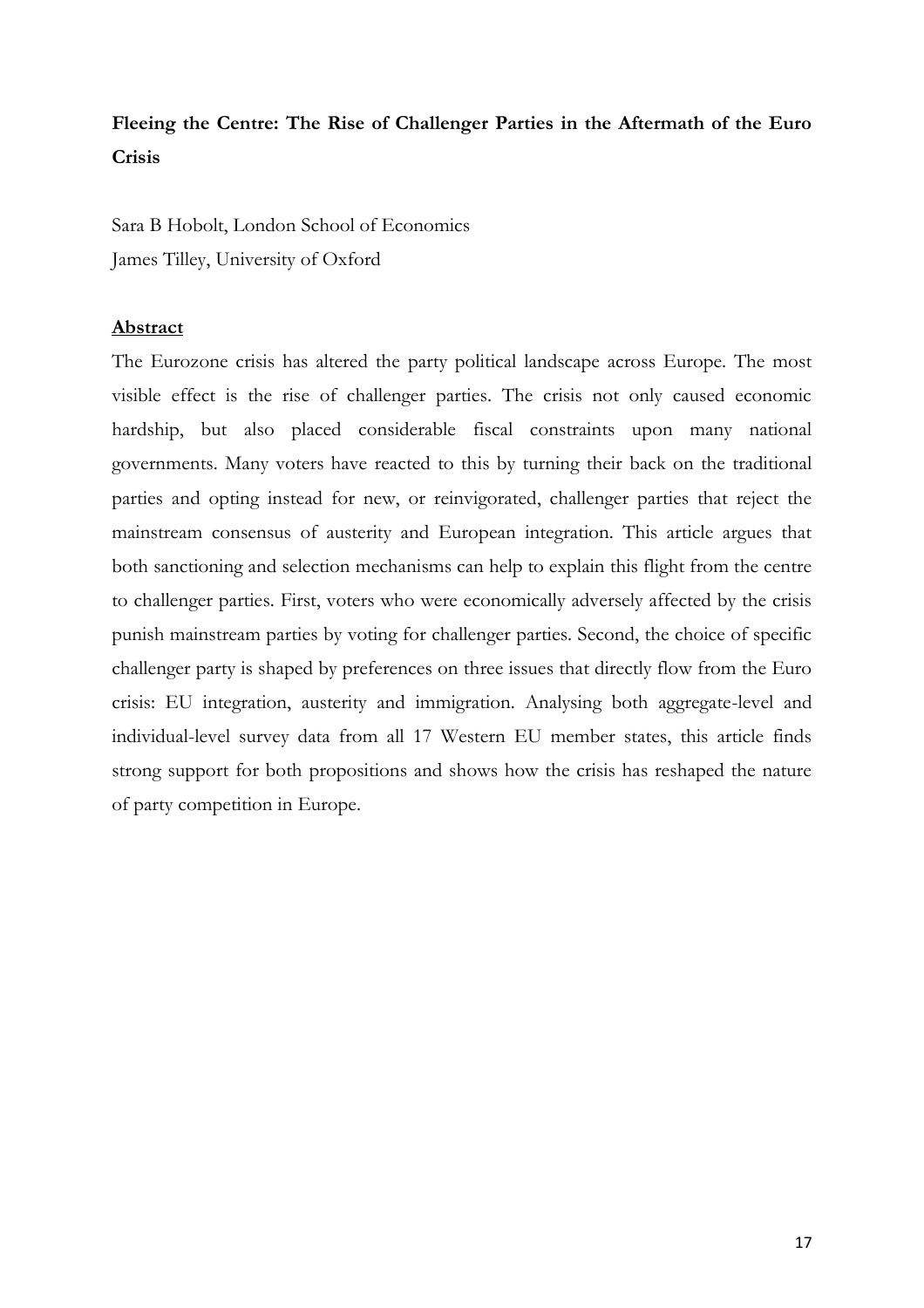# Saturday, Nov. 7, 9:30-11:00 hrs

# Panel 4: Institutional Challenges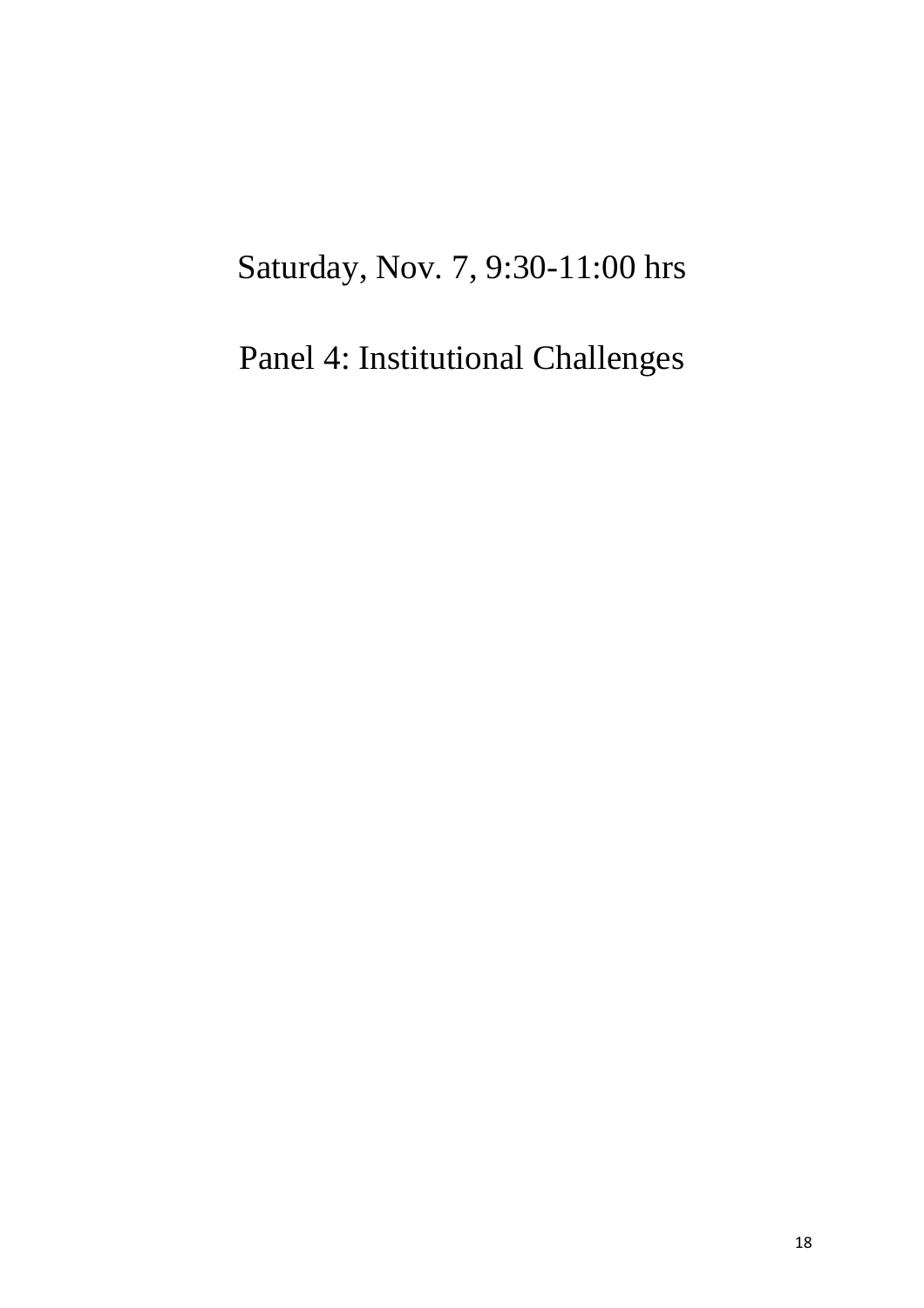## **The Council's Congruence with the European Citizens**

Nathalie Giger, University of Geneva Zoe Lefkofridi, University of Salzburg

### **Abstract**

The Council brings together the *sovereigns* and decides on the most important policy issues, which determine the political direction of the entire Union. In this paper, we inquire about two thus far neglected, yet important issues: the evolution of the Council's political centre of gravity and its ideological congruence with EU citizens. Firstly, we examine whether the enlargement, the economic crisis but also developments in MS' party systems (e.g. rise of the radical right) have affected the political centre of gravity in the Council. Secondly, we inquire about the Council's congruence with the EU citizenry as a whole and the public opinion in each of the MS. Our preliminary findings show that while congruence is rather high overall, there are significant differences across member states and income groups.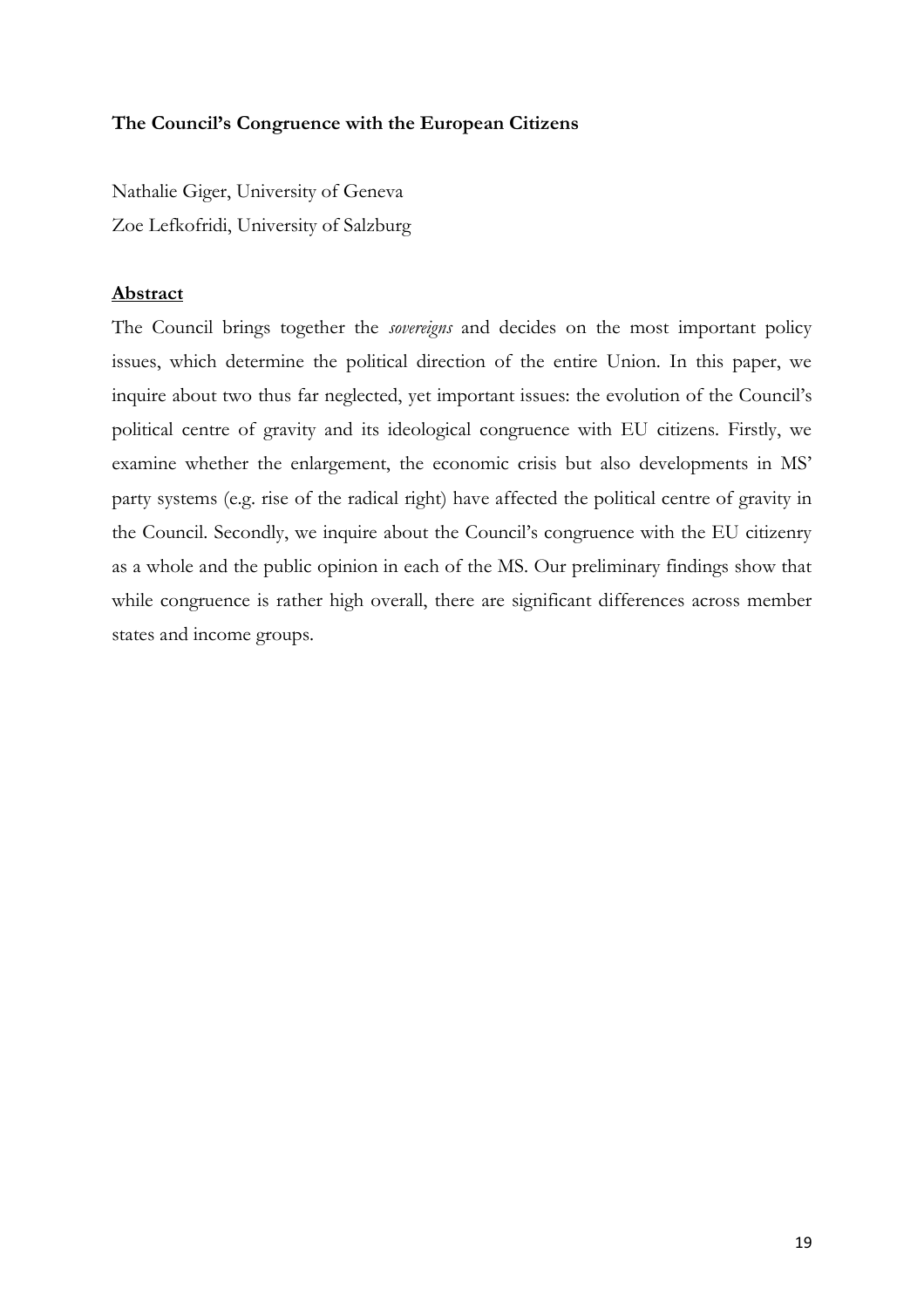## **Addressing Europe's democratic deficit: An experimental evaluation of the pan-European district proposal**

Damien Bol (King's College London), André Blais (University of Montreal), Sona N. Golder (Penn State University), Philipp Harfst (University of Greifswald), Jean-François Laslier (Paris School of Economics), Laura Stephenson (University of Western Ontario), and Karine van der Straeten (Toulouse School of Economics)

### **Abstract**

Many academics and commentators argue that Europe is suffering a democratic deficit. Citizens do not feel represented in the European legislative process and are more and more sceptical about the benefits for their country of being part of the European Union. An interesting proposal that has been put forward to address this problem is to elect some members of the European parliament in a pan-European district. In this paper, we evaluate this proposal relying on the EuroVotePlus online experiment where we invited thousands of Europeans to vote on a pan-European ballot we created, and where we randomized the nationality of the candidates appearing on the party lists. We find that the voting behaviour of European citizens would be strongly affected by the presence or absence of candidates from their own country on the lists. In case a pan-European district is created, our findings thus provide an argument in favour of using a closed-list ballot, and fixing a maximum number of candidates from each country on the lists.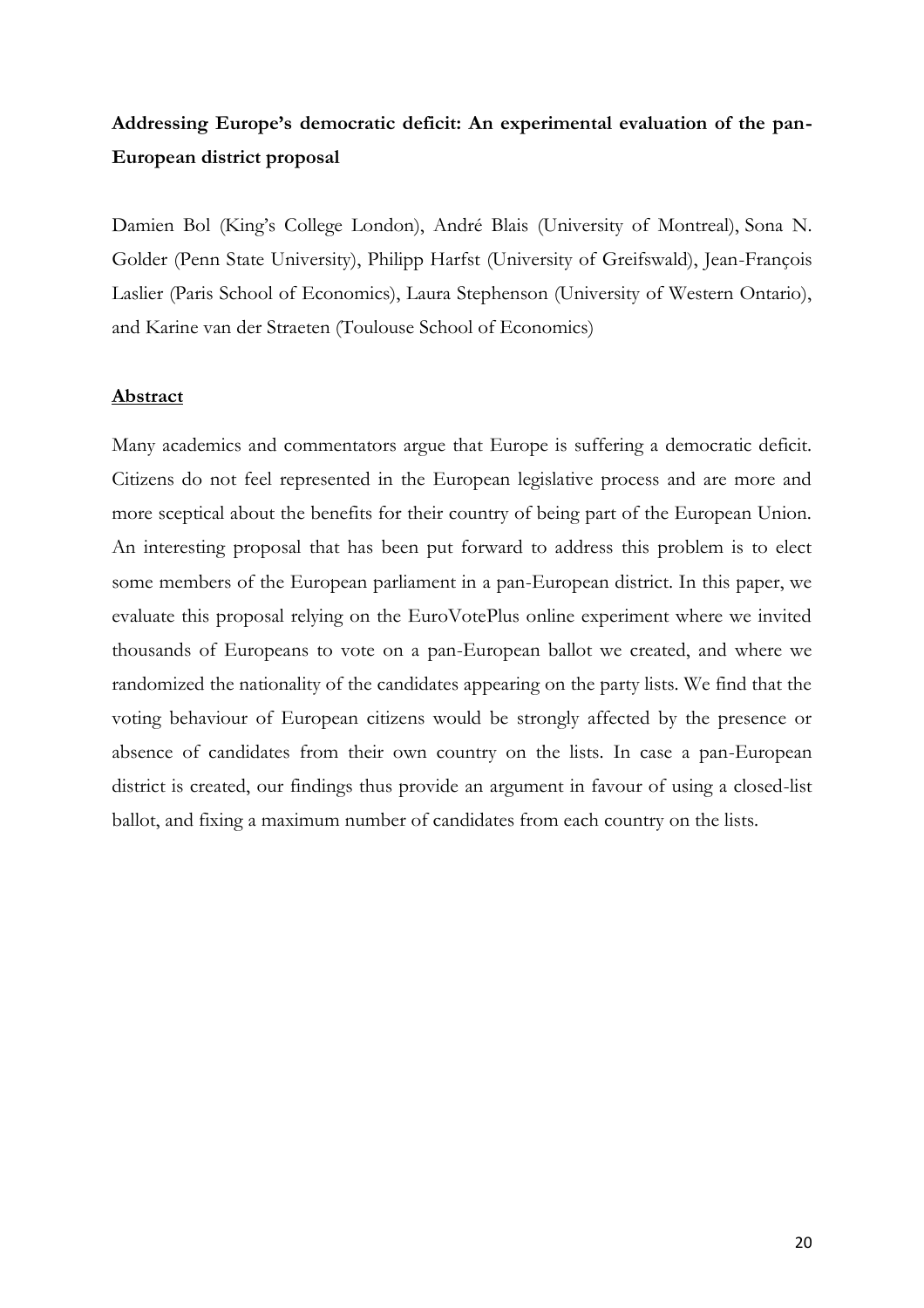# **Decentralization, responsibility attribution and vote: Disentangling the avenues for accountability in multilevel contexts**

Sandra León, University of York Ignacio Jurado, University of York Amuitz Garmendia Madariaga, Binghamton University

### **Abstract**

Recent studies have emphasized how decentralization weakens accountability as a result of blurred responsibility attribution; voters do not know whom to hold accountable for policy outcomes, and thus, end up administering political evaluations in a random way. Alternatively, we follow conventional wisdom on the effect of partisanship on individuals' attitudes to argue that citizens tend to overcome confusion about who does what in their search for decision making efficiency by turning to simple cues, such as, party identification. Then, in multilevel contexts, partisan voters could and further incentives to sanction government performance selectively. The latter statement though lacks yet a comparative test and confirmation. Using 2004, 2009 and 2014 EES Voter Study individual level responsibility attribution for most important problems (MIPs), our results suggest that this debate is far from settled. This paper, then, contributes to the growing literature on the never unproblematic issue of accountability in institutionally complex scenarios.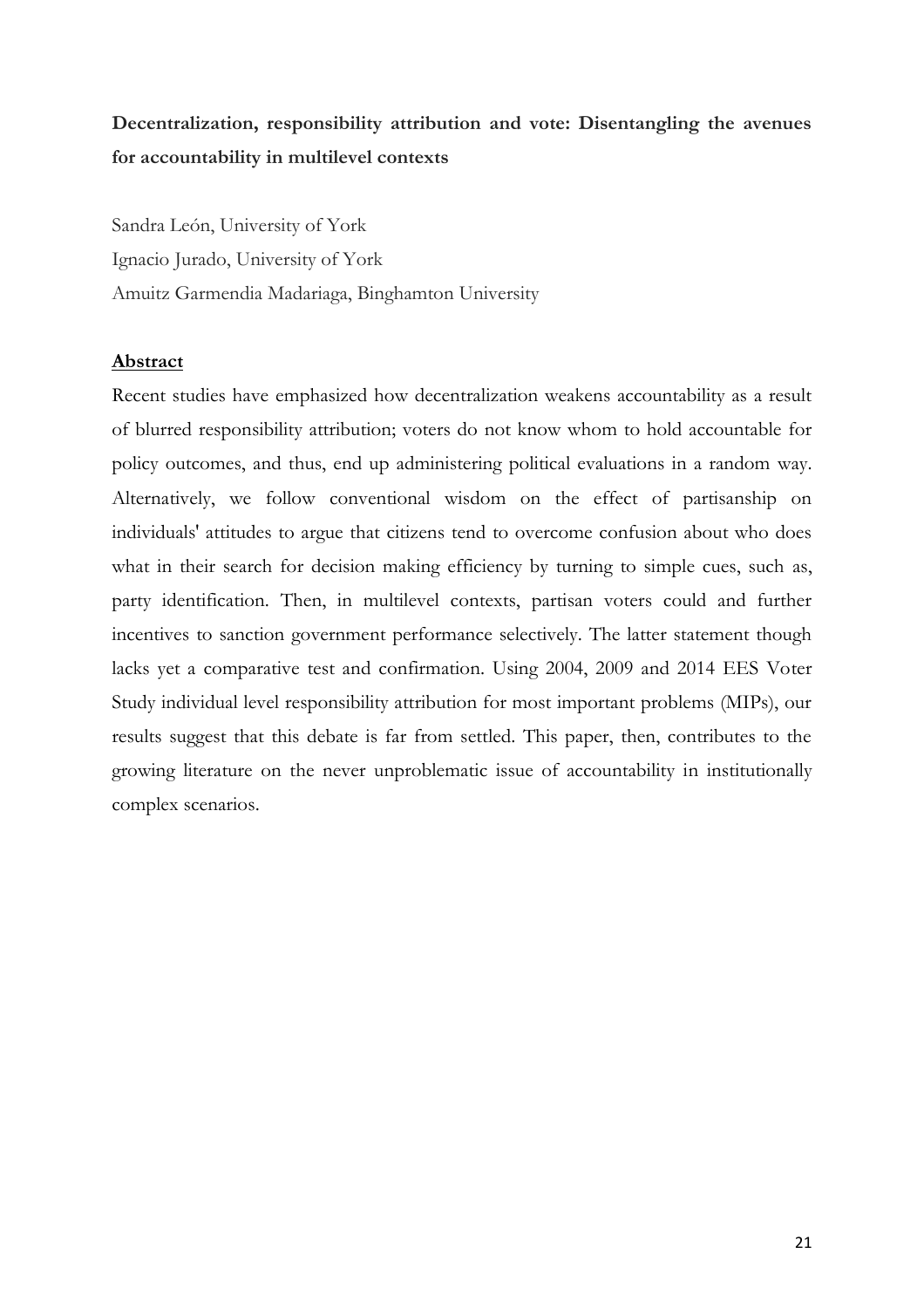### **Economic voting in European Parliament elections in the 'bail-out' countries**

Martin Okolikj, University College Dublin,

Stephen Quinlan, GESIS, Leibniz Institute for the Social Sciences, Mannheim

#### **Abstract**

Using data from the 2009 and 2014 European Election Studies (EES), we explore the impact of the economy on vote choice in the 2009 and 2014 European Parliament (EP) elections. The paper demonstrates that the economy did influence vote choice in both contests. However, the impact of the economy was heterogeneous across the two elections. While voters in 2009 were motivated directly by economic assessments, in 2014 economic evaluations were conditioned by how much voters felt the national government were responsible for the economy, what we refer to as *clarity of economic responsibility (CER)*. Our analysis suggests that voters in 2009 were simply reacting to the economic tsunami that was the GFC but that by 2014, their economic judgments were influenced by responsibility attribution, suggesting a shift in the calculus underlying economic voting in the two elections. Our paper also reveals that economic voting was heterogeneous across countries in 2014, with the impact of attribution of responsibility and economic performance more potent in bailout countries compared to non-bailout countries. These findings have implications for our understanding of how the economy influences voters in European elections and also demonstrates that while the economy mattered in both the 2009 and 2014 EP elections, it shaped vote choice differently in both elections.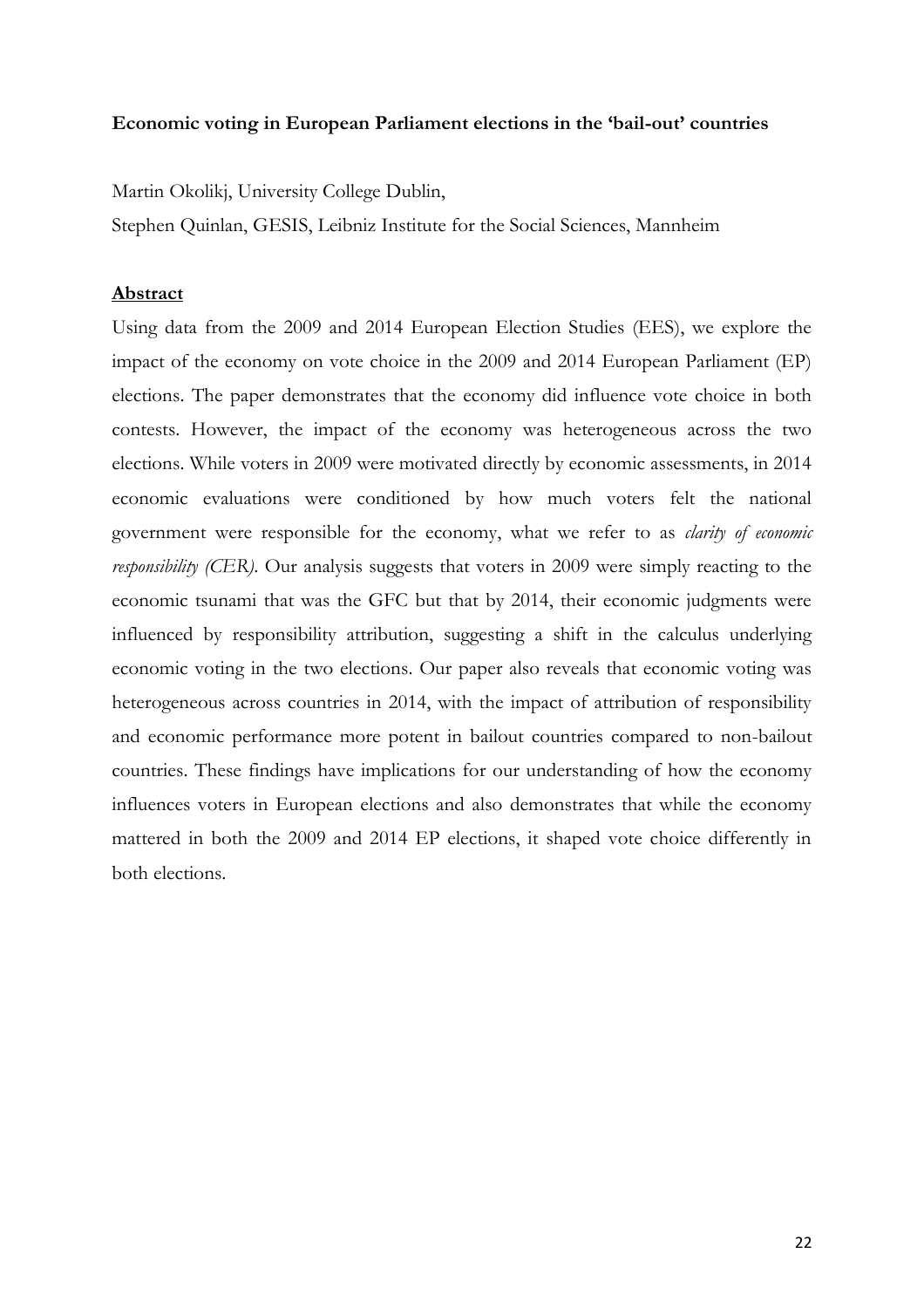# Saturday, Nov. 7, 11:30-13:00 hrs

Panel 5: Political Behaviour and EP Elections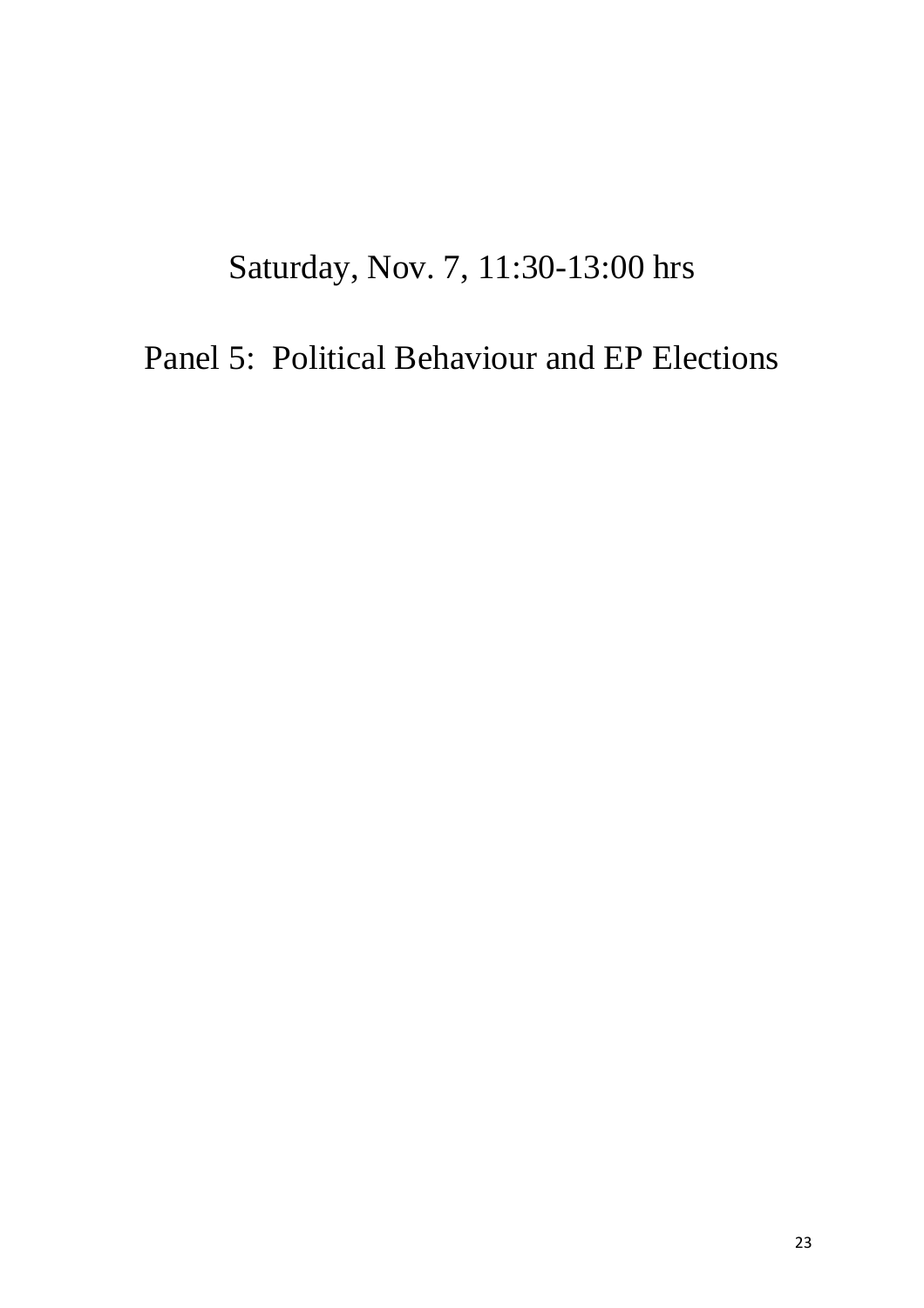#### **The backbone of democracy: electoral availability and European elections**

Federico Vegetti, Central European University Cristiano Vezzoni, Università degli Studi di Trento Paolo Segatti, Università degli Studi di Milano

#### **Abstract**

Electoral availability, namely voters' openness to switch their party allegiances, is a crucial condition for democratic performance. An electorate that is willing to change their party support across different elections represents what is at stake for party competition, providing incentives for parties to be responsive to public opinion's shifts. While many studies focus on the behavioural implications of availability, like vote switching or abstention, we propose a way to conceptualize and directly measure citizens' individual availability as a function of the distribution of their party preferences. We apply our concept to the study of *cyclicality* of European Parliament elections. European elections are regarded as "second order", as voters' primary aim is to voice their dissatisfaction with their national parties or governments, rather than voting on genuinely European issues. This is reflected by a weakening of party loyalties and participation when EP elections are held distant in time from national elections. We ask whether this cyclicality, as a characteristic of the electoral context, is reflected in the structure of citizens' preferences. Based on past research on second-order cyclicality, we expect citizens' preferences to be weaker and less certain around the midterm – implying lower propensity to participate but higher propensity to switch – than at the beginning and the end of the cycle. We compare the 2014 elections with the previous ones, to assess whether the economic crisis and the related rise of European concerns have had an impact on cyclicality and therefore on the second-order nature of European elections. Moreover, we investigate some substantive aspects of cyclicality, such as the degree of party polarization on left-right issues and EU integration. We discuss the broader implications of our approach to the study of the impact of contextual factors on electoral competitiveness.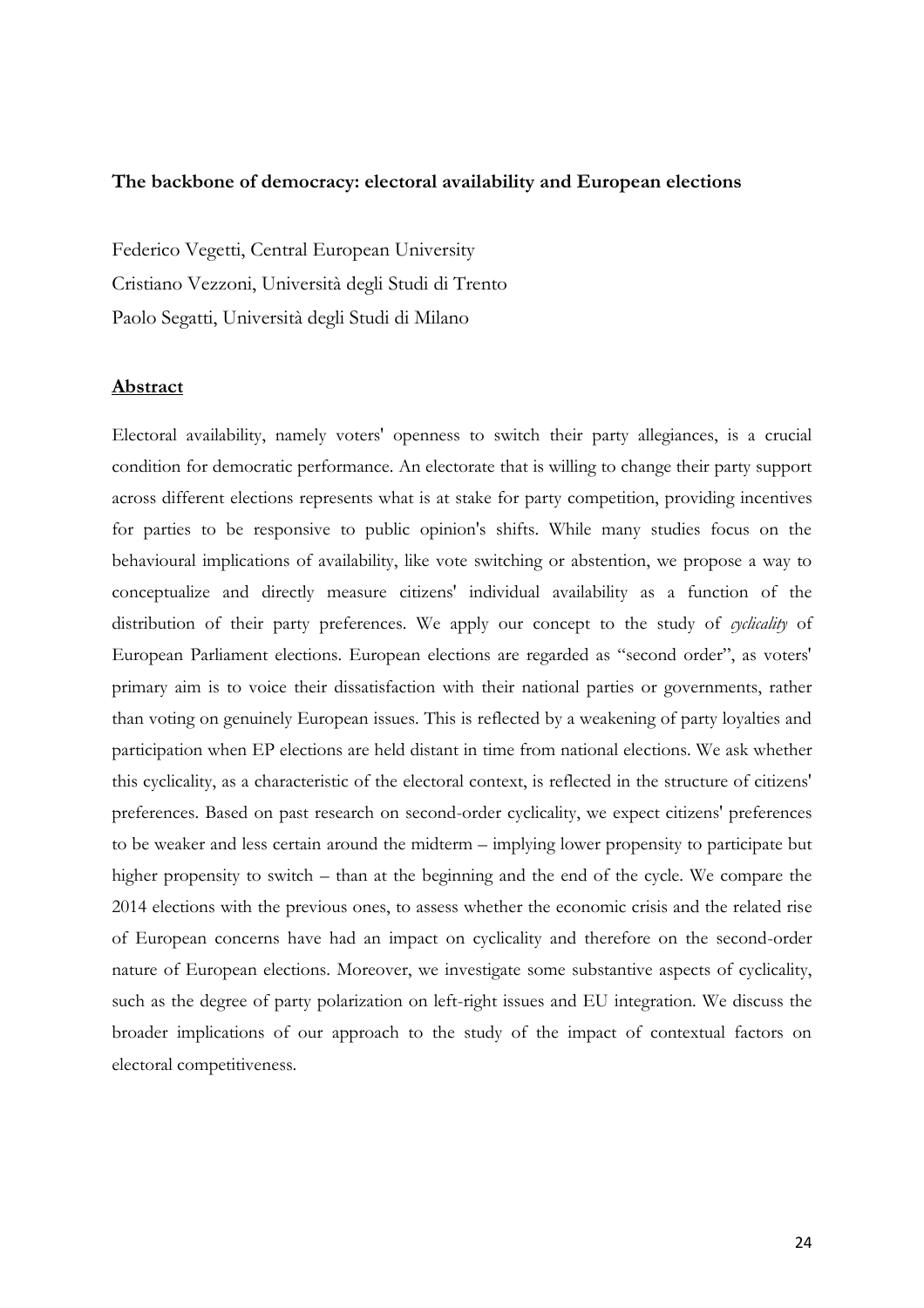# **Towards convergence in times of crisis? Assessing opinion congruence between voters and parties in eight EU elections**

Sofia Vasilopoulou, University of York Katjana Gattermann, University of Amsterdam

### **Abstract**

One criterion of the party representation model is that party positions and voter preferences are congruent. The aim of this paper is to identify and explain variation in ideological congruence between parties and their voters on the left-right and the pro-anti-EU dimensions in four EU elections over time. We expect that voters and parties become closer over time against the backdrop of further integration, combined with increased salience and contestation of EU politics up until the outbreak of the Eurozone crisis. We argue that time also matters for effects pertaining to domestic political contexts and the type of political parties themselves. To test our argument, we assess opinion congruence as a 'many-to-one' relationship. Our data comprise the EES studies from 1999 to 2014. Our results suggest that levels of voter-party congruence increase only on the EU dimension, while levels of congruence on the left-right dimension remain high and stable throughout the years. Moreover, we show that congruence between voters and parties on the EU dimension is specifically affected by party political contestation, political information, and Eurozone membership; with varying effects over time. Moreover, we find significant differences between Eurosceptic and pro-European parties as well as centrist and radical parties over time.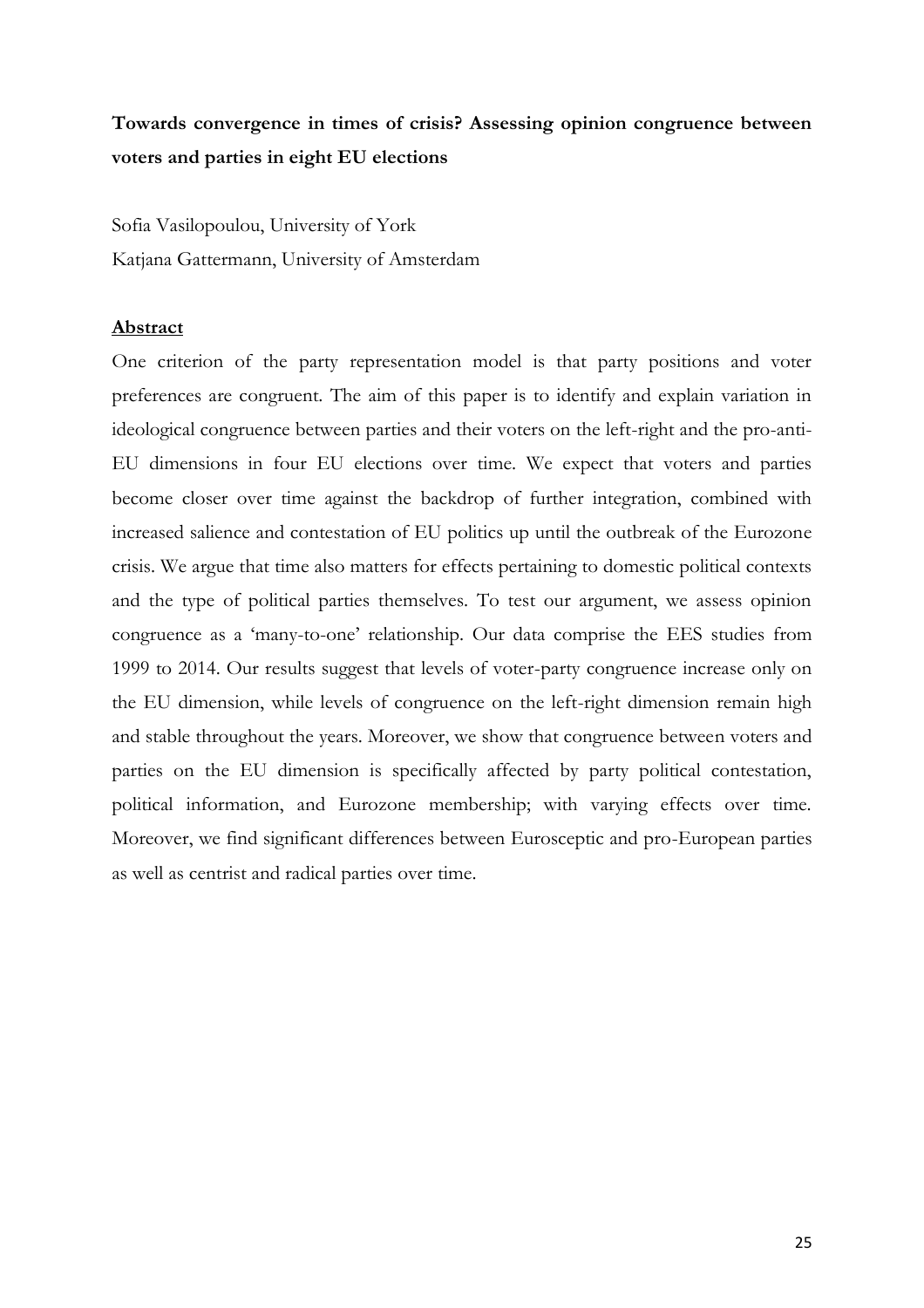# **Policy Positions in the Eyes of the Beholder: Voters' Understanding of Parties' Positions on the left/right and on European Integration**

Christopher Williams, MZES, University of Mannheim Christine Arnold, Maastricht University

### **Abstract**

How well can voters place the positions of parties in salient policy domains and what are the determinants of correct placement? A key prerequisite of the democratic linkage between voters and parties is that voters make the selection on the ballot for a party based on their understanding of where the party stands on key policies, while political parties take policy positions that are sufficiently close to the policy preferences of voters. One important assumption in this linkage is that voters are able to discern where different political parties stand in regard to salient policy issues. The aim of this paper is to examine the party and party-system level factors that affect the voter's ability to accurately place parties on a spectrum concerning left/right socioeconomic issues and European integration issues. While recent research has shown a connection between public opinion concerning European integration and party position on the issue, the question still remains, whether the public is able to properly place the policy position of political parties in this policy domain. Using data from the 2009 European Election Studies Voter Study and Euromanifestos Project, we measure the distance between individuals' assessments of party position on the question of left/right placement and on European integration, and the parties' actual positions on these issues. We employ linear mixed model regression in addressing this question. Our findings indicate that higher levels of party system fractionalization, and greater party size are associated with greater public accuracy when placing parties on an EU integration spectrum. Additionally, the public is less accurate in placing parties on a left/right spectrum when parties are larger, or party-systems are more polarized or more fractionalized.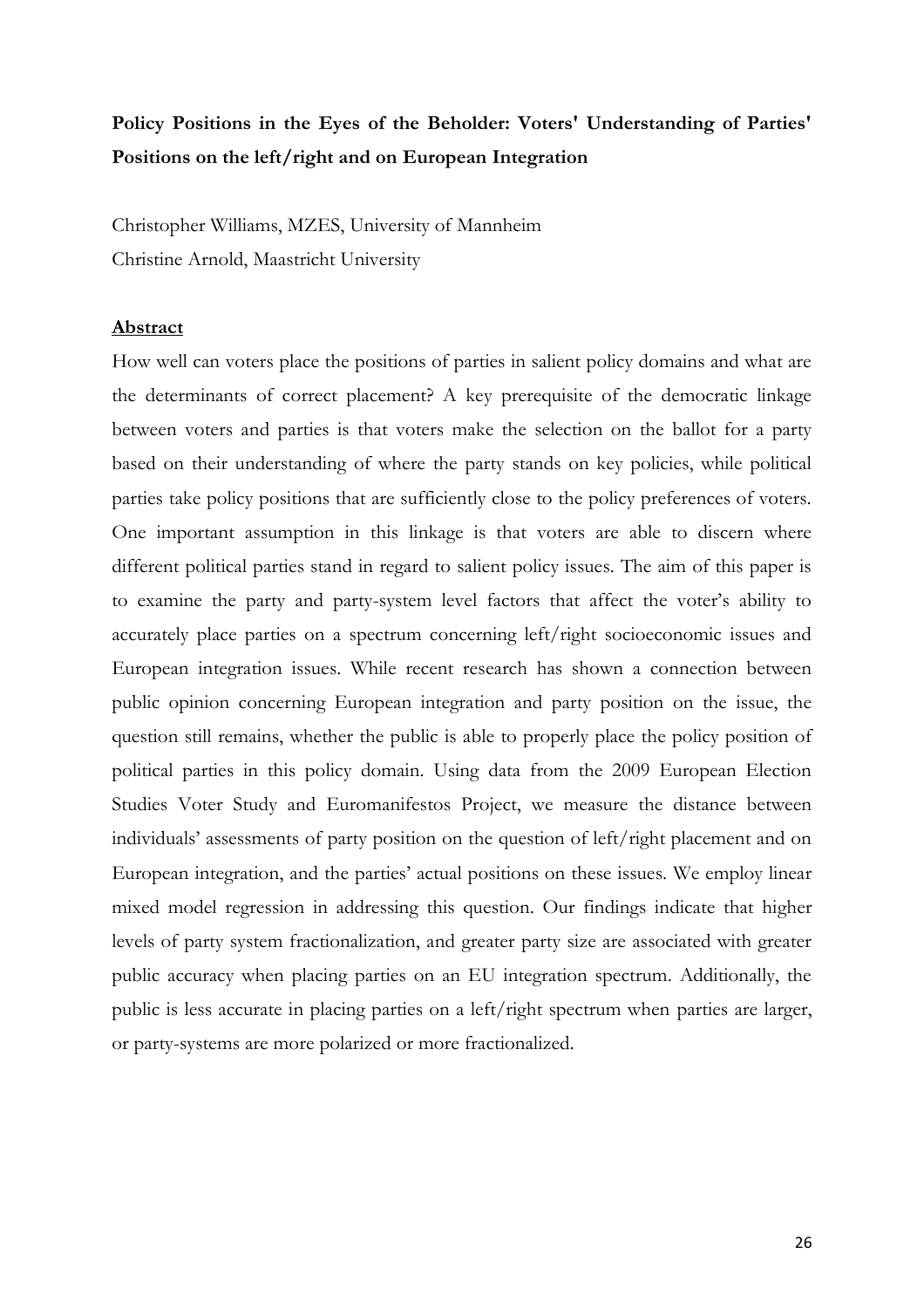### **Contextual Political Information and Timing of Vote Decision**

Lilach Nir, Hebrew University of Jerusalem

#### **Abstract**

The importance of vote decision timing to democratic processes is well recognized in the literature. The fewer the voters who decide early, the more late-deciding voters are susceptible to campaign effects and manipulation, the more unpredictable are election forecasts and outcomes, and the higher financial barriers to effective campaigns. Compared to past decades, however, fewer people know well in advance how they would vote on Election Day. Timing of vote decision has become increasingly long: National elections in the United States, Germany and Britain attest to a larger proportion of voters who decide late. Researchers previously established the contribution of individual level predictors (political interest; partisanship; news consumption) to late decision. Despite these contributions, however, we know very little about the predictors of late-decision in comparative perspective. This paper develops a rationale and tests whether two important political system cues  $-$  (a) party polarization and (b) press-party parallelism  $$ affect decision-time in predictable ways. Analyses of the European Election Study 2014 (N=28 countries) mostly support the hypothesized relationship. Polarization and parallelism influence aggregate decisiveness. And attenuate the effect of individual-level predictors on decision-time. In conclusion, I discuss the implications of these findings.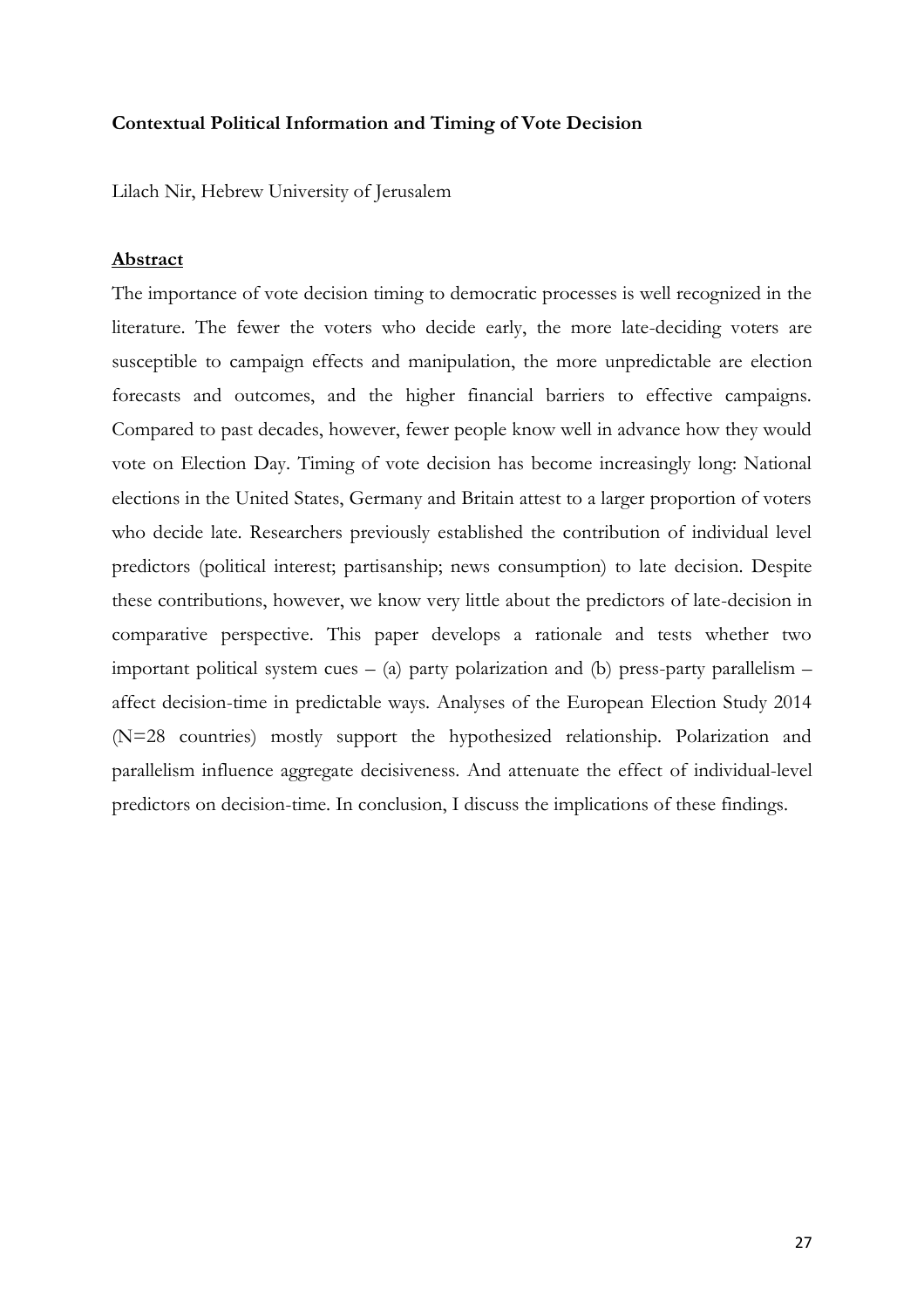# Saturday, Nov. 7, 14:00-15:30 hrs

# Panel 6: Voting Behaviour in EP Elections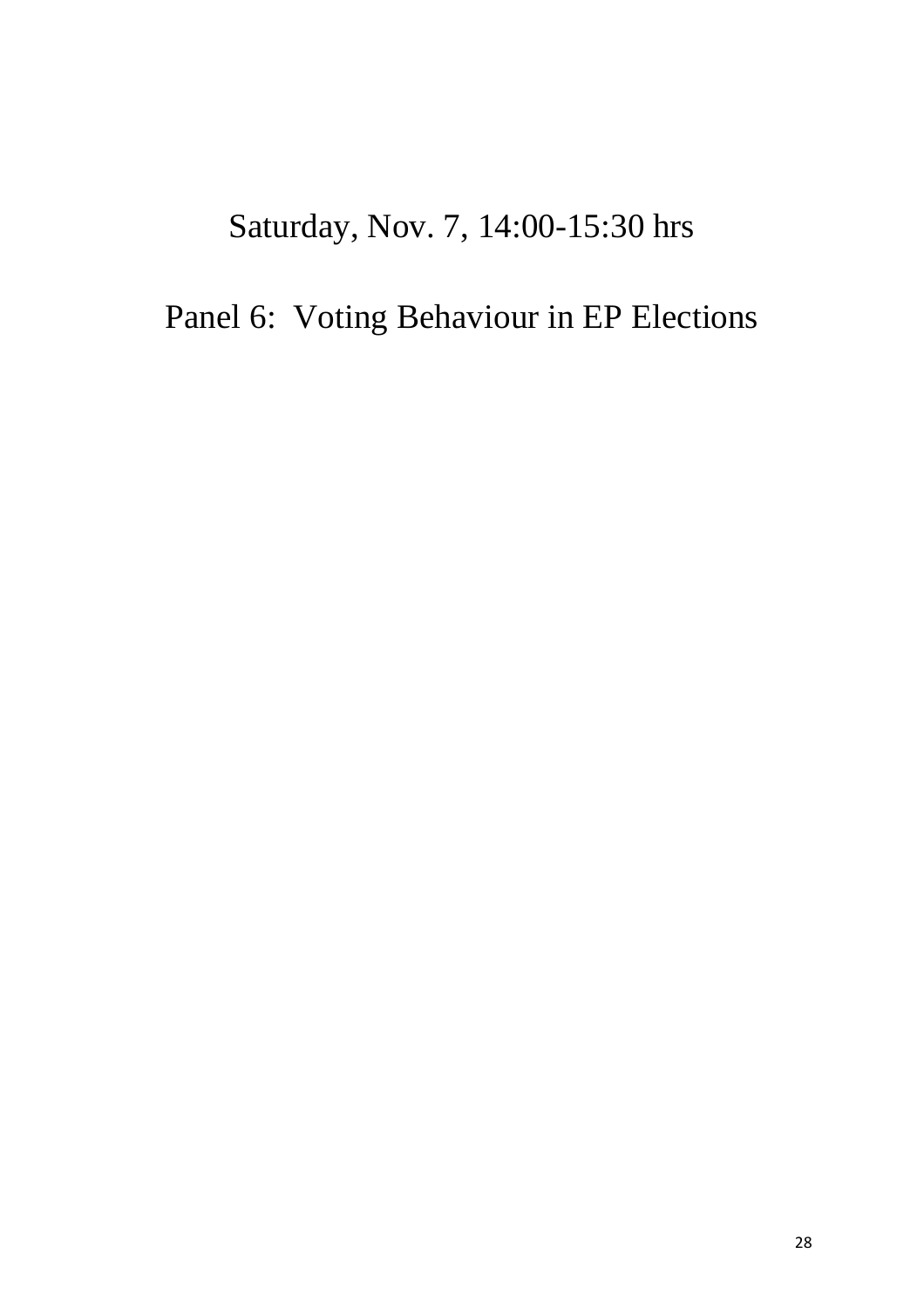# **Habituating to the New Normal in a Post-earthquake Party System: the 2014 European Election in Greece**

Eftichia Teperoglou, Aristotle University of Thessaloniki Emmanouil Tsatsanis, University Institute of Lisbon (CIES-IUL)

### **Abstract**

The article examines the 2014 European election in Greece. Conducted two years after the double-earthquake elections of 2012 and with the country still mired in a protracted economic crisis, our findings largely support the conclusion that this post-'earthquake' election can be classified as one of the most classic second-order elections in the history of Greek elections. Both ideology and attribution of blame for the ongoing economic crisis to the PASOK and ND governments to a large extent explain the victory of SYRIZA. At the same time, however, more fundamental positions towards European unification appear to have become more relevant to party choice for the first time since the early 1980s.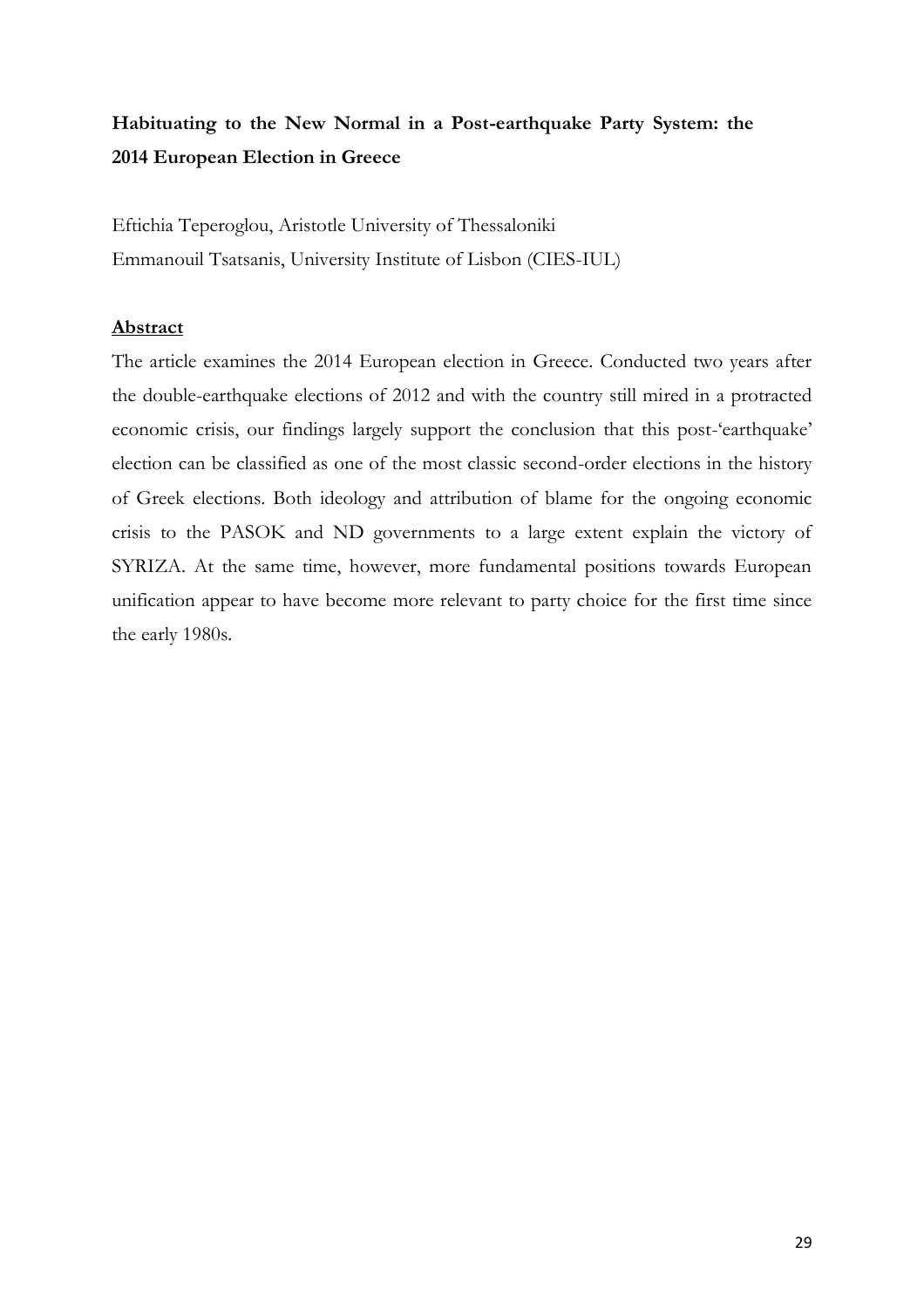### **Slovakia and the turnout conundrum**

Oľga Gyárfášová, Comenius University, Bratislava Karen Henderson, Comenius University, Bratislava

### **Abstract**

The Slovak Republic has produced the lowest turnout in every European Parliament election since it joined the European Union, and understanding the reason for this could have major implications for understanding public engagement with EU affairs as a whole. It has been variously suggested that turnout is reduced by hostility to the EU, satisfaction with the EU or lack of information. These propositions are examined by looking at Slovak public opinion as measured in the EES and party policies as analysed by the EUvox survey, and using as a control case the neighbouring Czech Republic, a state with a common history and which produced the second lowest turnout in 2014.

Marked differences in, for example, the percentage of Slovak and Czech citizens who think EU membership is a 'good thing' suggest that positive or negative views towards the EU as a whole cannot be key factors in motivating or discouraging voting. Failure to provide information – a factor frequently discussed in Slovakia, and which presents a greater possibility of finding a solution than other explanation – also appears inapplicable, since there is evidence that the EP election campaign was 'Europeanised' to a significant extent, and that domestic political issues did not dominate as in classic 'second order' elections. Two other factors do emerge, however, which may explain low turnout in postcommunist member states as a whole. Firstly, very low levels of political trust in general seem to lower turnout, although EU institutions are frequently regarded as more trustworthy than domestic ones. Secondly, the EU is regarded primarily as providing solutions for domestic economic problems while other aspects of European integration appear less salient. Such an instrumental attitude to EU membership may ultimately prove more problematic than low electoral participation.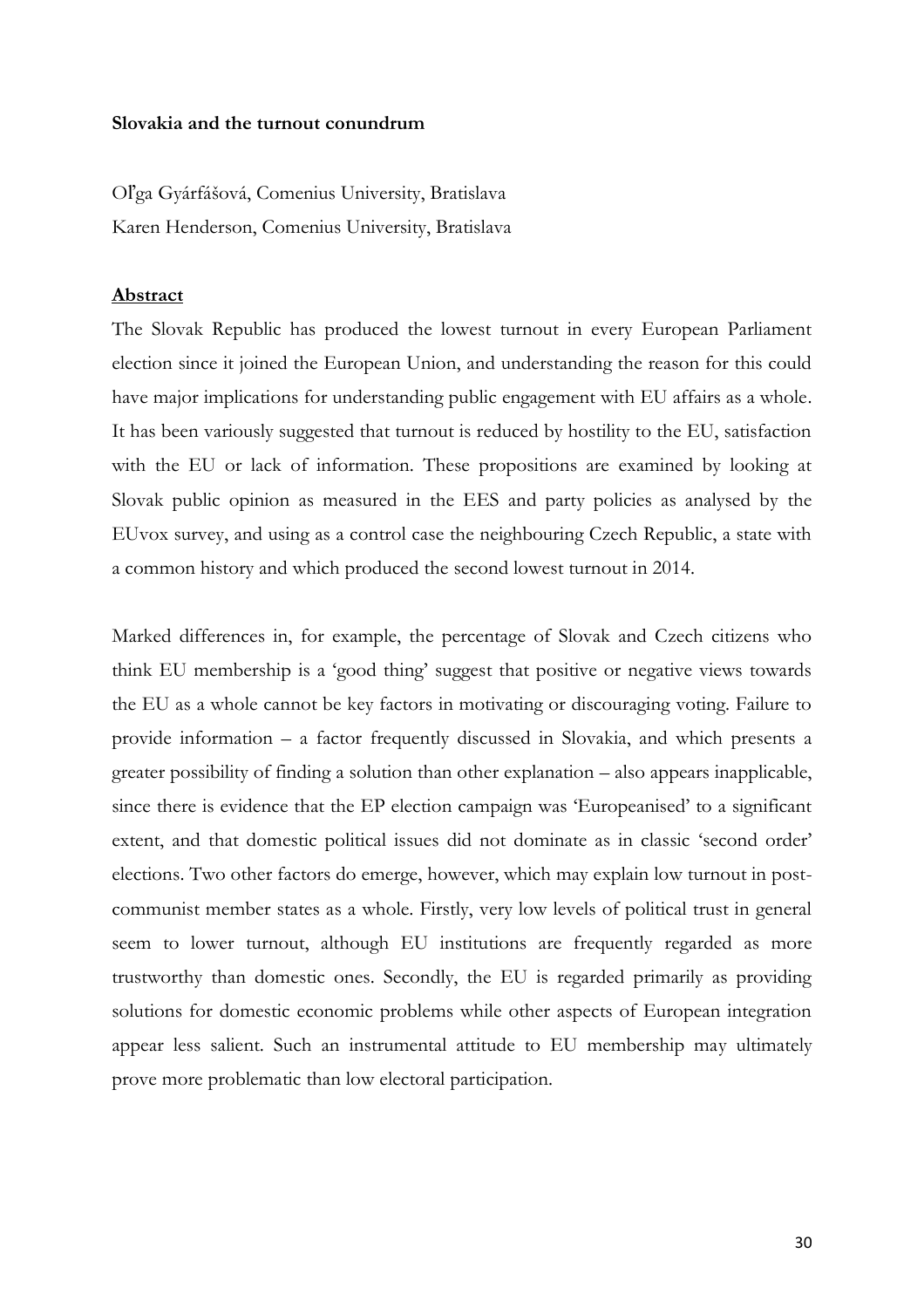## **Authoritarianism and Support for the Radical Right**

Erik R. Tillman, DePaul University

### **Abstract**

Recent research has identified the importance of dispositional factors on public opinion and party support in various political systems. This study examines the effect of authoritarianism—a disposition characterized by a high need for order, an adherence to traditional norms and social roles, and strong in-group attachment—on support for radical right parties in West European political systems. The programmatic emphasis of the radical right on the maintenance of national cohesion against immigration and multiculturalism, on the preservation of sovereignty against European integration, and (in some cases) on the maintenance of traditional 'national' values are likely to appeal to those scoring high in authoritarianism. However, prior research has found mixed evidence of a relationship between authoritarianism and radical right support using data from earlier eras. This study examines data from recent cross-national election studies to identify whether, and under what contextual circumstances, authoritarianism predicts support for radical right parties.